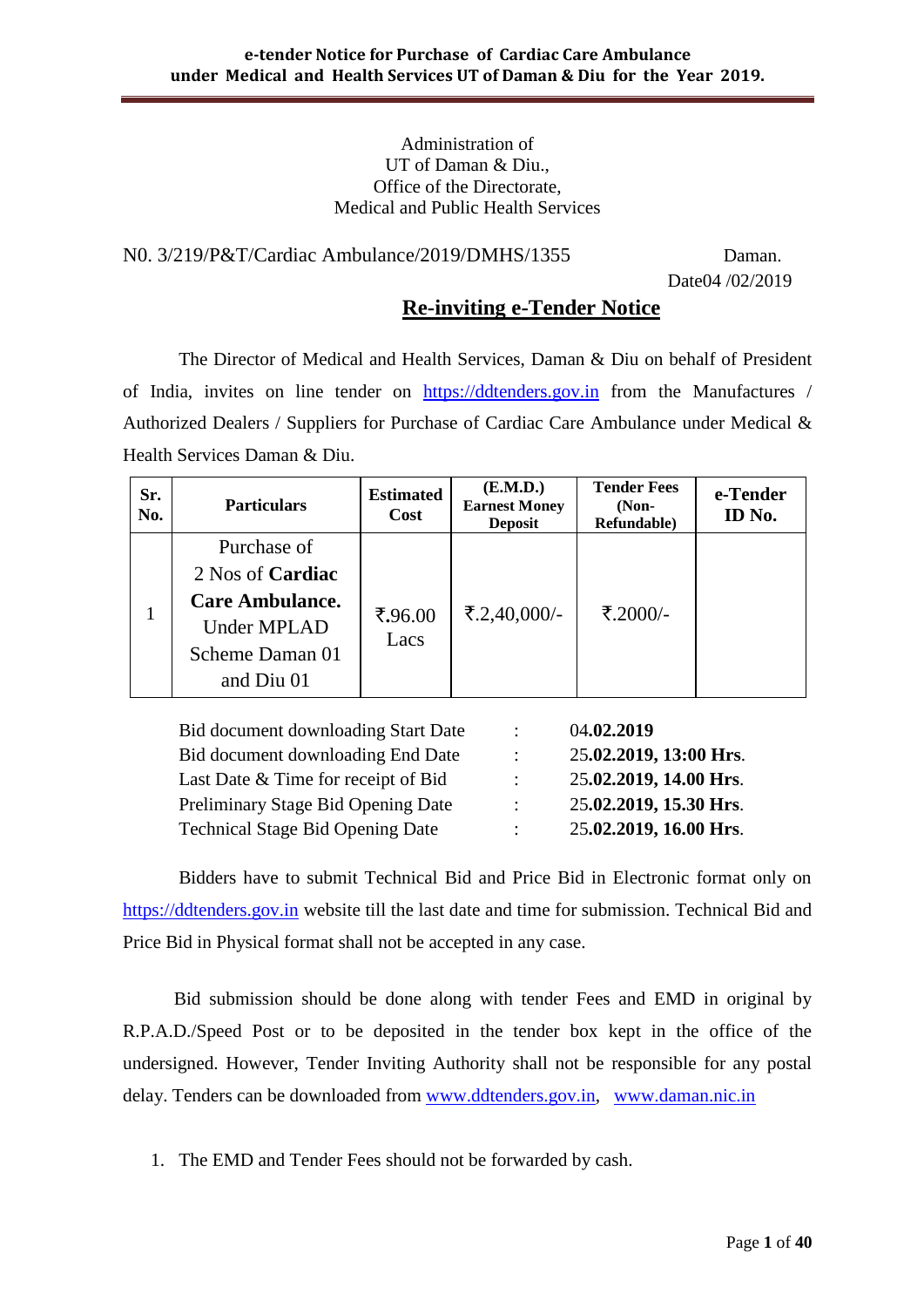- 2. The Tender Fees will be accepted only in form of DD/A/c payee Cheque of any Nationalized or Scheduled Bank of India payable in Daman.
- 3. The EMD will be accepted in form of FDR /A/c Payee Demand Draft / Bankers Cheque or Bank Guarantee from any Commercial Banks in an acceptable form payable at Daman in favor of under signed.

The tender inviting authority reserves the right to accept or reject any or all the tender to be received without assigning any reasons thereof. Bidders shall have to post their queries on E-Mail address: [ptdmhsdaman@gmail.com](mailto:ptdmhsdaman@gmail.com)

In case bidder needs any clarification or if training required for participating in online tender, they can contact the following office.

For any technical related queries please call at 24 x 7 Help Desk Number 0120-4200462, 0120-4001002, 0120-4001005,0120-6277787. International Bidders are requested to prefix 91 as country code.

Note- Bidders are requested to kindly mention the URL of the Portal and Tender Id in the subject while emailing any issue along with the Contact details. For any issues/ clarifications relating to the tender(s) published kindly contact the respective Tender Inviting Authority.

Tel : 0120-4200462, 0120-4001002, 0120-4001005, 0120-6277787.

E-Mail : support-eproc[at]nic[dot]in

> *Sd/-* **Director** Medical & Health Services Daman & Diu "Tel.No.0260-2230570

## **Copy to :-**

- 1) In-Charge Medical Superintendent Govt. Hospital Daman.
- 2) CPO, Daman, for wide publicity in Newspaper.
- 3) I.T. Department, Daman, with a request to publish in Website.
- 4) Accounts Section, Daman, for information.
- 5) P&T Department Daman, for information.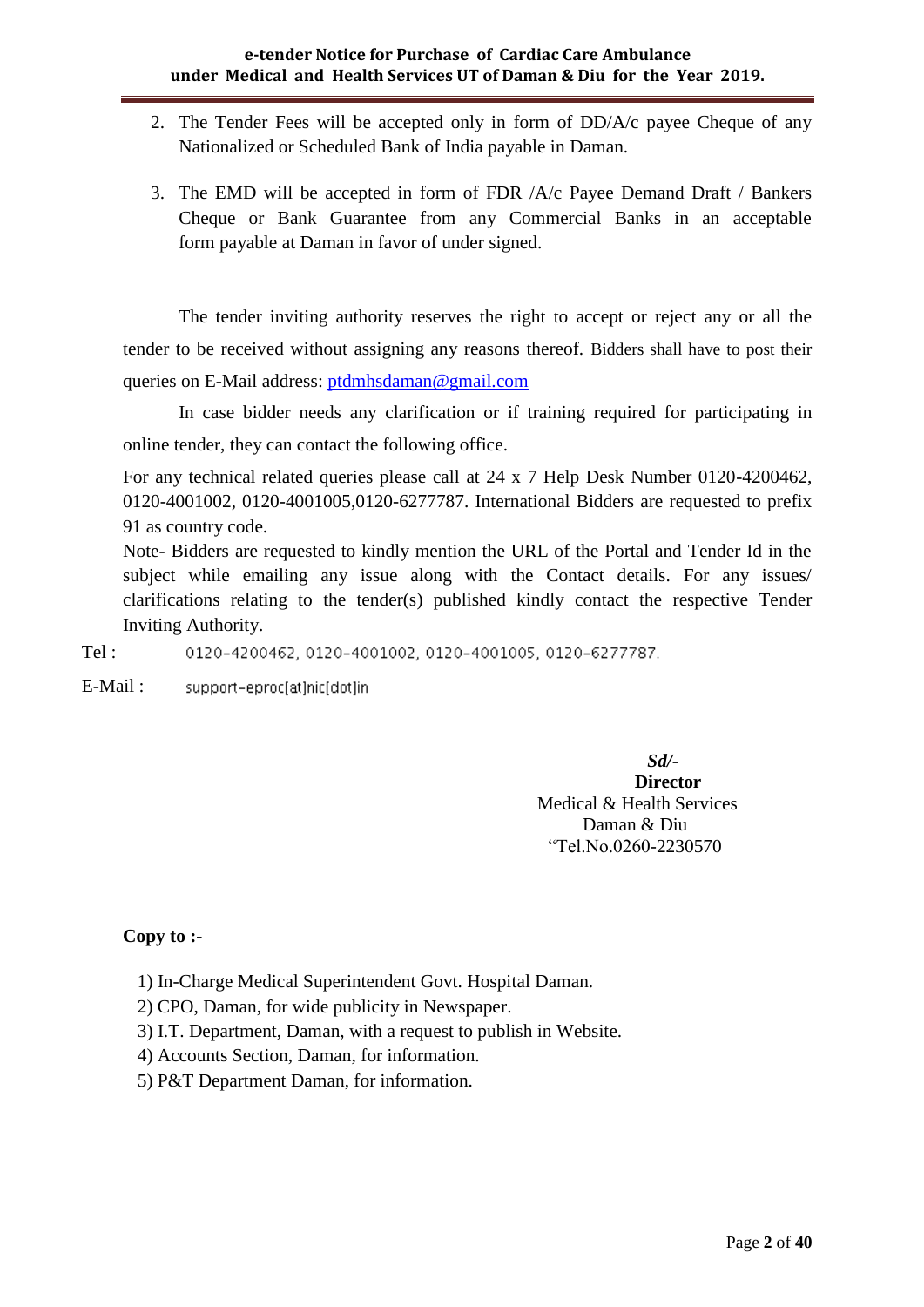## U.T. ADMINISTRATION OF DAMAN & DIU, OFFICE OF THE DIRECTORATE, MEDICAL AND HEALTH SERVICES, DAMAN.

Terms and Conditions for the **"Purchase of Cardiac Care Ambulance under Medical & Health Services Daman & Diu."** 

## **Instructions to Bidders :**

- 1) All Tender Documents can be downloaded free from the website [https://ddtenders.gov.in](https://dnhtenders.gov.in/nicgep/app)
- 2) All bids should be submitted online on the website [https://ddtenders.gov.in](https://dnhtenders.gov.in/nicgep/app)
- 3) The user can get a copy of instructions to online participation from the website [https://ddtenders.gov.in](https://dnhtenders.gov.in/nicgep/app)
- 4) The suppliers should register on the website through the "New Supplier" link provided at the home page, the registration on the site should not be taken as registration or empanelment or any other form of registration with the tendering authority.
- 5) The application for training and issue of digital signature certificates should be made at least 72 hours in advance to the due date and time of tender submission.
- 6) For all queries regarding tender specifications and any other clauses included in the tender document should be addressed to personnel in tendering office address provided below:

**The Director Medical & Health Services, Primary Health Centre, Moti Daman, Daman - 396220. Tel: 0260-2230470 / 2230570.**

- 7) All documents scanned/attached should be legible / readable. A hard copy of the same may be send which the department will be use if required. Uploading the required documents in [https://ddtenders.gov.in](https://dnhtenders.gov.in/nicgep/app) is essential.
- 8) The Bidder has to give compliance for each quoted product for any false / misleading statement in compliance found any time during the procurement process, the bid shall be outrightly rejected & EMD shall be forfeited.

#### **Keydates:**

| Bid document downloading Start Date     | $\mathbb{R}^{\mathbb{Z}}$ | 04.02.2019             |
|-----------------------------------------|---------------------------|------------------------|
| Bid document downloading End Date       | $\mathcal{L}$             | 25.02.2019, 13:00 Hrs. |
| Last Date & Time for receipt of Bid     | $\mathbb{R}^{\mathbb{Z}}$ | 25.02.2019, 14.00 Hrs. |
| Preliminary Stage Bid Opening Date      | $\mathbb{R}^{\mathbb{Z}}$ | 25.02.2019, 15.30 Hrs. |
| <b>Technical Stage Bid Opening Date</b> | $\mathbb{R}^{\mathbb{Z}}$ | 25.02.2019, 16.00 Hrs. |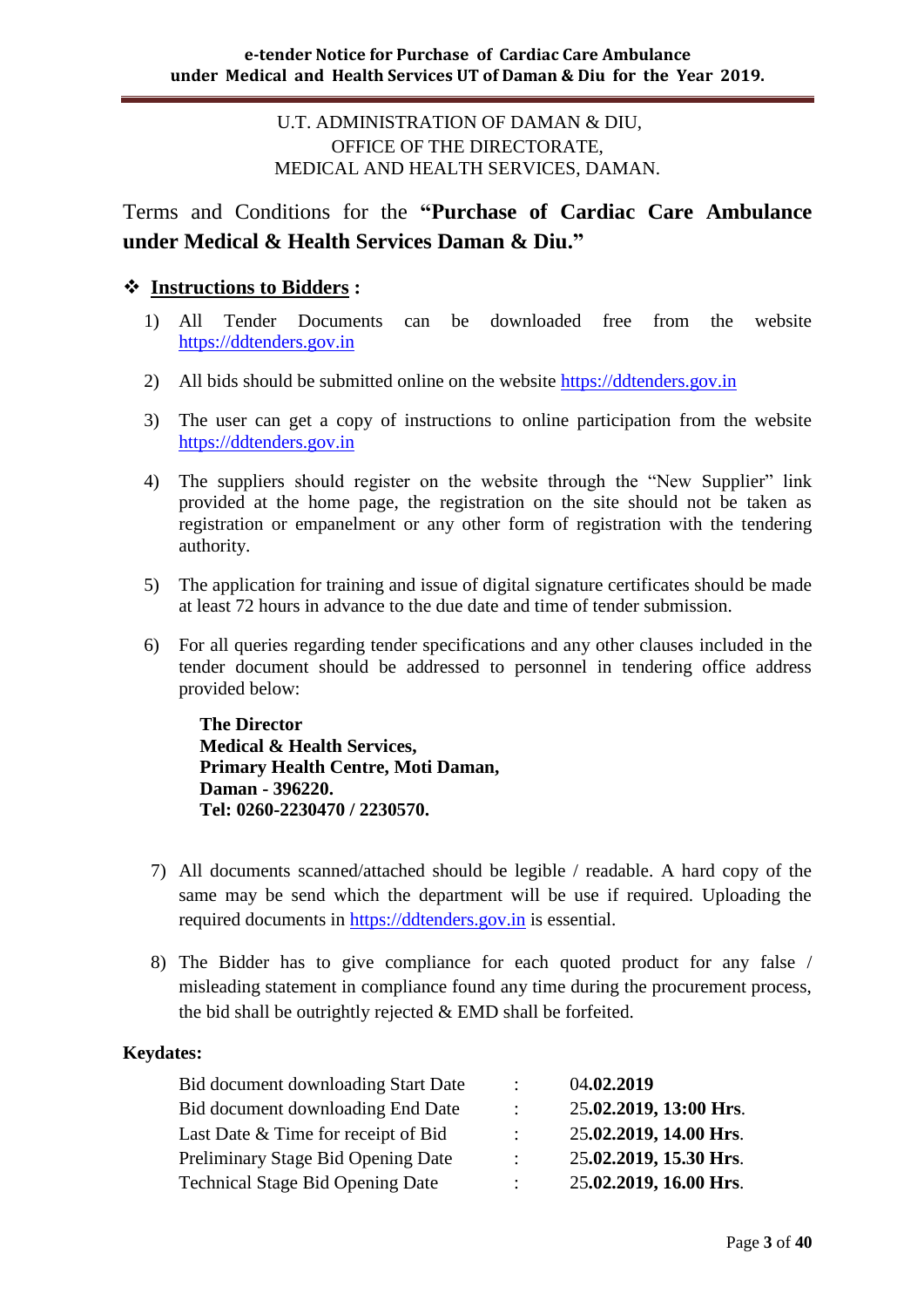The Tenders shall be submitted in two-bid system, wherein the Technical bid and Commercial Bid is to be filled online on [https://ddtenders.gov.in](https://dnhtenders.gov.in/nicgep/app) and the EMD and Tender Fee has to be submitted in Tender Box along with a covering letter. The envelope should be super scribing as **"e-Tender - Sealed Cover of Bid for Purchase of Cardiac Care Ambulance under Director Medical & Health Service Daman & Diu".** The **EMD** and **Tender Fees** should be enclosed with **BID** only.

## **Tender Fees (Non Refundable)** `**.2,000/- :**

- a. The Tender Fees should not be forwarded by cash.
- b. The Tender Fees (Non Refundable) will be accepted only in form of DD/A/c payee Cheque in favor of **The Director of Medical and Health Services, Daman**  from any Nationalized or Scheduled Bank of India payable in Daman.
- c. All tenders must be accompanied by Tender fees as specified in schedule otherwise tender will be rejected.

## **Earnest Money Deposit** `.**2,40,000/- :**

- a. All tenders must be accompanied by EMD as specified in schedule otherwise tender will be rejected.
- b. The manufacturing units who are placed in Daman are exempted for Earnest Money Deposit. For getting exemption, bidders have to furnish valid and certified documents along with the tender, otherwise tender will be rejected.
- c. Any firm desires to consider exemption from payment of Earnest Money Deposit, valid and certified copies of its Registration with D.G.S. & D. should be attached to their tenders.
- d. EMD can be paid in either of the form of following:
	- i. A/c Payee Demand Draft
	- ii. Fixed Deposit Receipts
	- iii. Bank Guarantee

In favor of **The Director of Medical and Health Services, Daman** from any Nationalized or Scheduled Bank authorized by RBI to undertake Government Business.

- e. EMD should be valid upto **12 (Twelve Months)** from the date of its issuance.
- f. EMD in any other forms will not be accepted.
- g. EMD/Security Deposit shall be liable to be forfeited in following circumstances: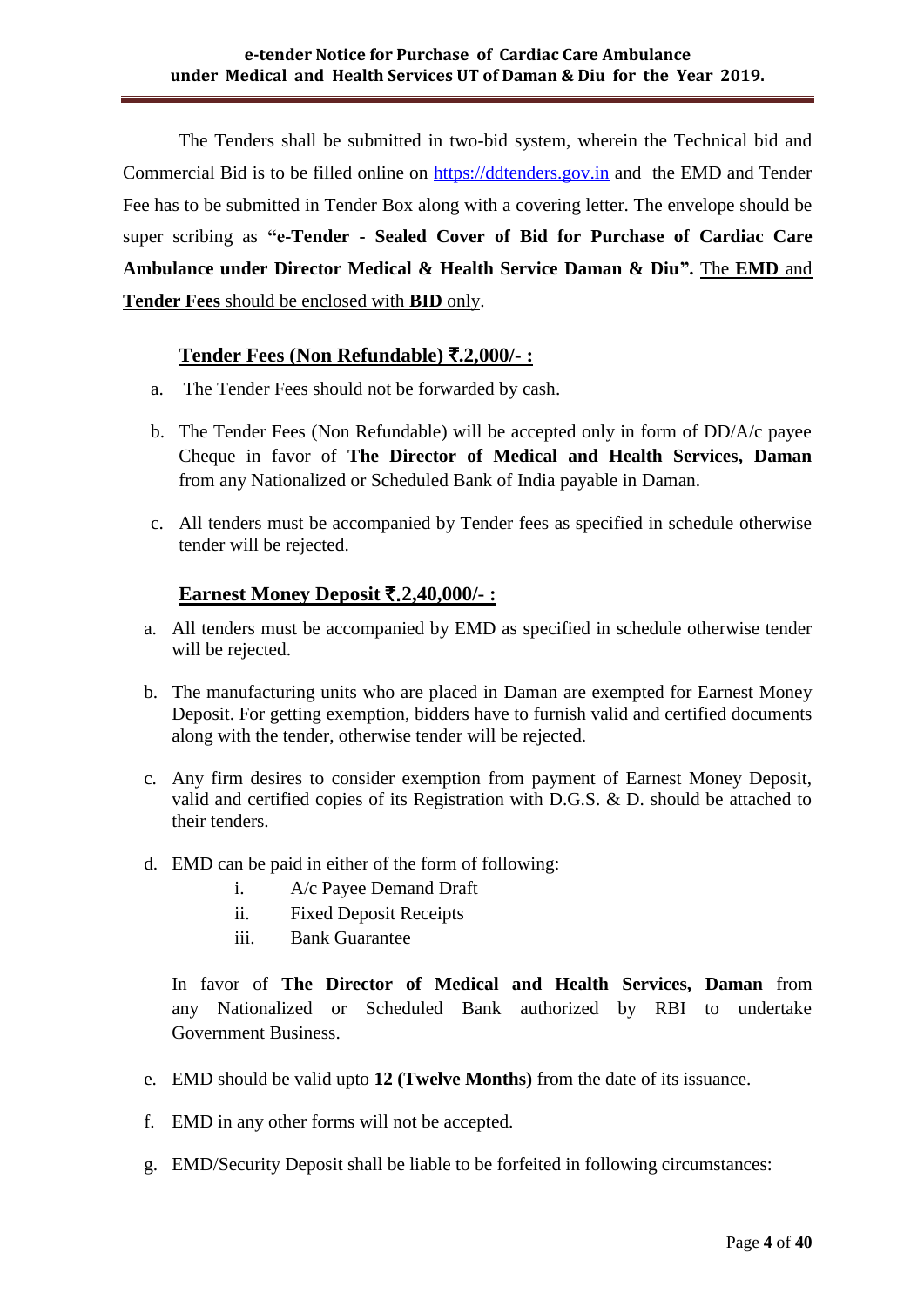- i. Tender is rejected due to failure of supply the requisite documents in proper format or giving any misleading statement or submission of false affidavit or fabricated documents.
- ii. In case, the contractor does not execute the supply order placed with him within stipulated time, the EMD of the contractor will be forfeited to the Government and the contract for the supply shall terminated with no further liabilities on either party to the contract.
- iii. Tenderer fails to replace the goods declared to be not of standard quality or not conforming to acceptable standards or found to be decayed/spoilt.
- h. The amount of Earnest Money paid by the tenderer(s) whose tenders are not accepted will be refunded to them by cheque or Demand Draft (as may be convenient to the Tender Inviting Officer if the amount is above  $\bar{\mathfrak{X}}.200/-$ ) drawn on any Nationalized or Scheduled Bank payable at Daman. Where this mode of payment is not possible the amount will be refunded at the cost of the tenderer.
- i. Only on satisfactory completion of the supply order for and on payment of all bills of the contractor, as to be admitted for payment, the amount of Security Deposit/Earnest Money will be refunded after expiry of guarantee/warranty period, if any, or any such date/period as may be mutually agreed upon.
- j. In case of failure to supply the store, materials etc. ordered for, as per conditions and within the stipulated time, the name articles will be obtained from the tenderer who offered next higher rates or from any other sources, as may be decided by the tender inviting Officer and the loss to the Government on account of such purchases(s) shall be recovered from the former contractor Security Deposit/Earnest Money or bills payable. The contractor shall have no right to dispute with such procedure.
- k. The Earnest Money(s) paid by the tender(s) earlier against any tender(s) or supply order(s) is not adjustable with Earnest Money required by these conditions.

## **Security Deposit: (SD)**

- a. The successful tenderer will have to pay within 10 days from the date of demand, an amount equal to 10% of the total value of articles, which may be ordered, as the amount of security deposit.
- b. Non receipt of Security Deposit within stipulated time will result in automatic cancellation of the order for supply without any intimation.
- c. However in case if any articles are received for which the Security Deposit may not have been deposited, the full Security Deposit as may be due from the supplier will be recovered from the bill(s) for such articles.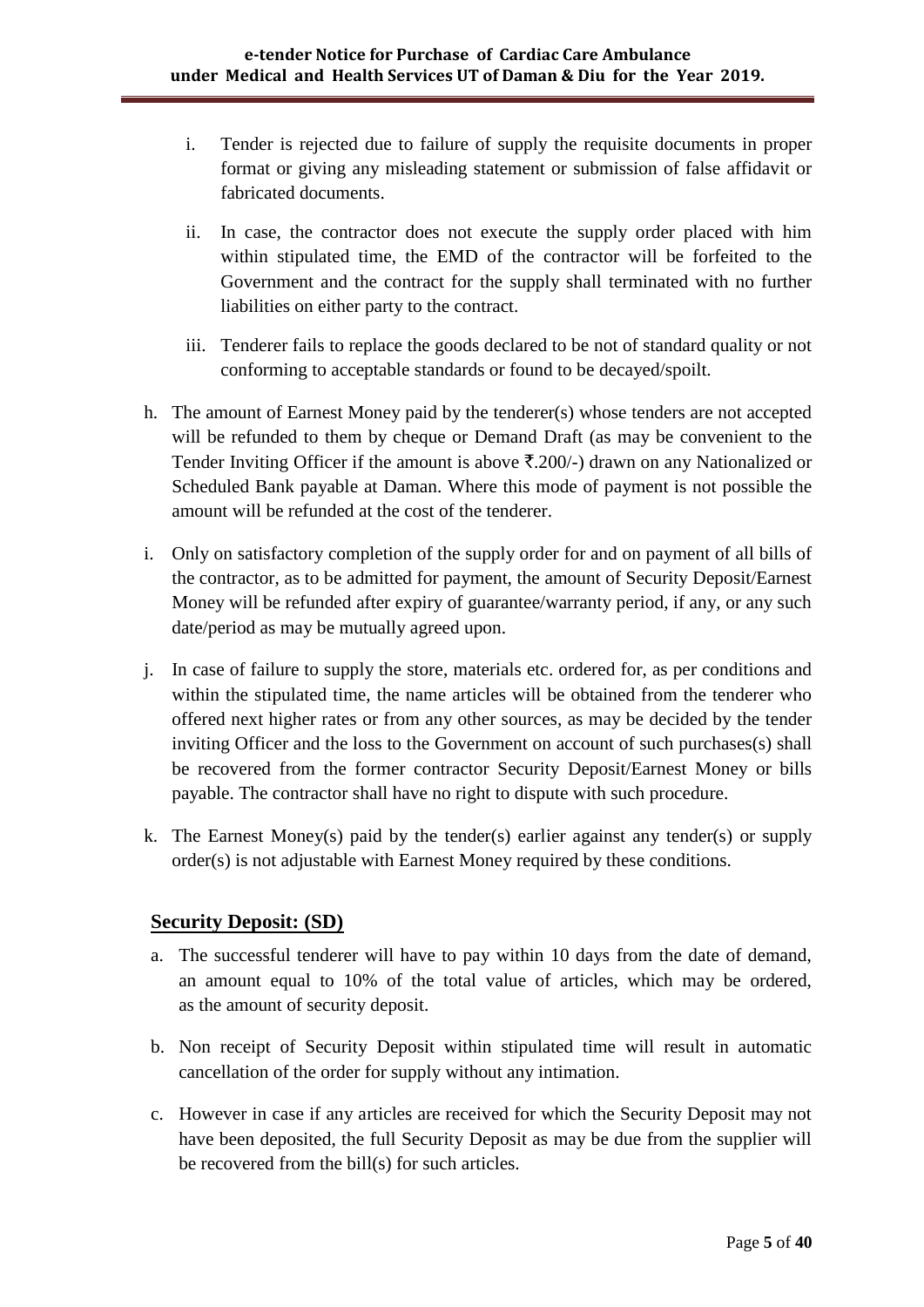- d. In case of failure to replace the accepted and rejected articles from the supplies made, as mentioned in the conditions the loss undergone by the Government will be recovered from the suppliers Security Deposit or payment due of any bill(s) to the extend required.
- e. The Security Deposit(s) paid by the tender(s) earlier against any tender(s) or supply order(s) is not adjustable with Security Deposit required by these conditions.
- f. The tender inviting officer will consider extension of time for remitting the Security Deposit as demanded. However, in case of denial to consider such extension the supplier is bound to abide by the limit given and liable to make good for the loss made to the Government on account of his failure to abide by the time limit.

## **Conditions of Contract :**

#### **1. ACCEPTANCE OF TENDER:**

- a. The tender is liable for rejection due to any of the reasons mentioned below:
	- i. Non-Submission of tender within stipulated time online.
	- ii. Submission of tender physically in the Office but not submitted online on [https://ddtenders.gov.in](https://dnhtenders.gov.in/nicgep/app)
	- iii. Tender is unsigned or not initialed on each page or with unauthenticated corrections.
	- iv. Non-payment of Earnest Money Deposit (if not exempted).
	- v. Non-Submission of required documents as mentioned in schedule.
	- vi. Conditional / vague offers.
	- vii. Unsatisfactory past performance of the tenderer.
- viii. Items with major changes/deviations in specifications/ standard/ grade/ packing/ quality offered.
- ix. Offering an accessory optional even though required to operate the instrument.
- x. Submission of misleading/contradictory/false statement or information and fabricated/ invalid documents.
- xi. Tenders not filled up properly.
- xii. Non submission of notarized authority letter in prescribed format for imported items.
- b. Any discount which the bidder wants to give has to be considered and total final bid amount has to be mentioned clearly in the price bid form on [https://ddtenders.gov.in.](https://dnhtenders.gov.in/nicgep/app)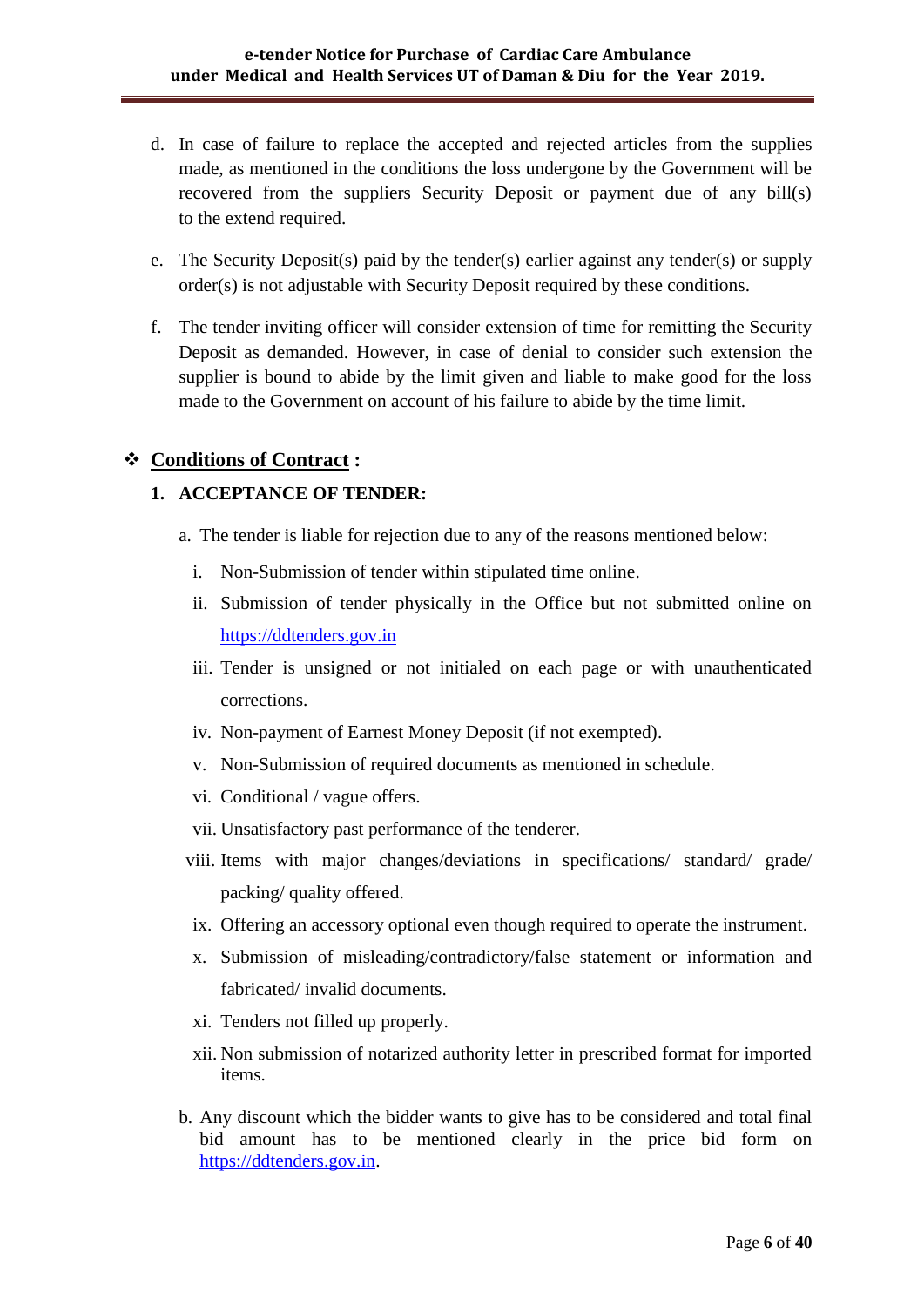- c. Discount offered after price bid opening will not be considered.
- d. The consolidated rates entered in the online website will be taken in to account for preparing price statements. However the tender which is found technically acceptable as well as lowest in terms of evaluated rates only be considered for placing the order.
- e. The Director, Medical and Health Services may seek any clarifications / explanation / documentary evidence related to offer at any stage from tenderers if required.
- f. **The rate quoted should be inclusive of all taxes no extra charges will be paid and should be valid upto One Year from the date of tenderization**.
- g. Orders once placed should be delivered within the given time period and should be door delivered.
- h. All/Taxes/Duties/Royalties Charges payable on the sales/transport etc. within and/or outside the state shall be payable by the supplier.
- i. The decision of the Tender Inviting Officer for acceptance/rejection of any articles supplied including the decision for equivalent specifications, standard and quality etc. of vehicle shall be final.
- j. The right to accept or reject without assigning any reasons or all tenders in part or whole is reserved with the Tender Inviting Officer and his decision(s) on all matters relating to acceptance or rejection of the tenders as a whole or in part will be final and binding to all.
- k. No separate agreement will be required to be signed by the successful tender(s) for the purpose of this contract for supply. Rates tendered/ offered in response to the concerned Tender Notice shall be considered as acceptance of all above terms and conditions for supply for all legal purpose.
- l. The rate(s) quoted should be strictly for free delivery at FOR The Director Medical and Health Services Daman and will be valid and operative for supply orders issued within one year from the date of invitation of tenders.
- m. Bidder / its sister concerns / companies where its Promoters / Directors either directly or indirectly are involved, should not have ever been blacklisted in tender / supplies by any state/Central Govt . Bidder should submit affidavit in this regard. The bidder should provide accurate information of litigation or arbitration resulting from contracts completed or under execution by him over the last ten years. False affidavit would lead to blacklisting and termination of the contract at any stage. In such cases all the losses that will arise out of this issue will be recovered from the Tenderer / Contractor and he will not have any defence for the same. In case of bidder / principal is involved / penalized under any investigation of CVC or any State/Central Govt. Commission in relation to the similar work project issue; the bid will be out rightly rejected.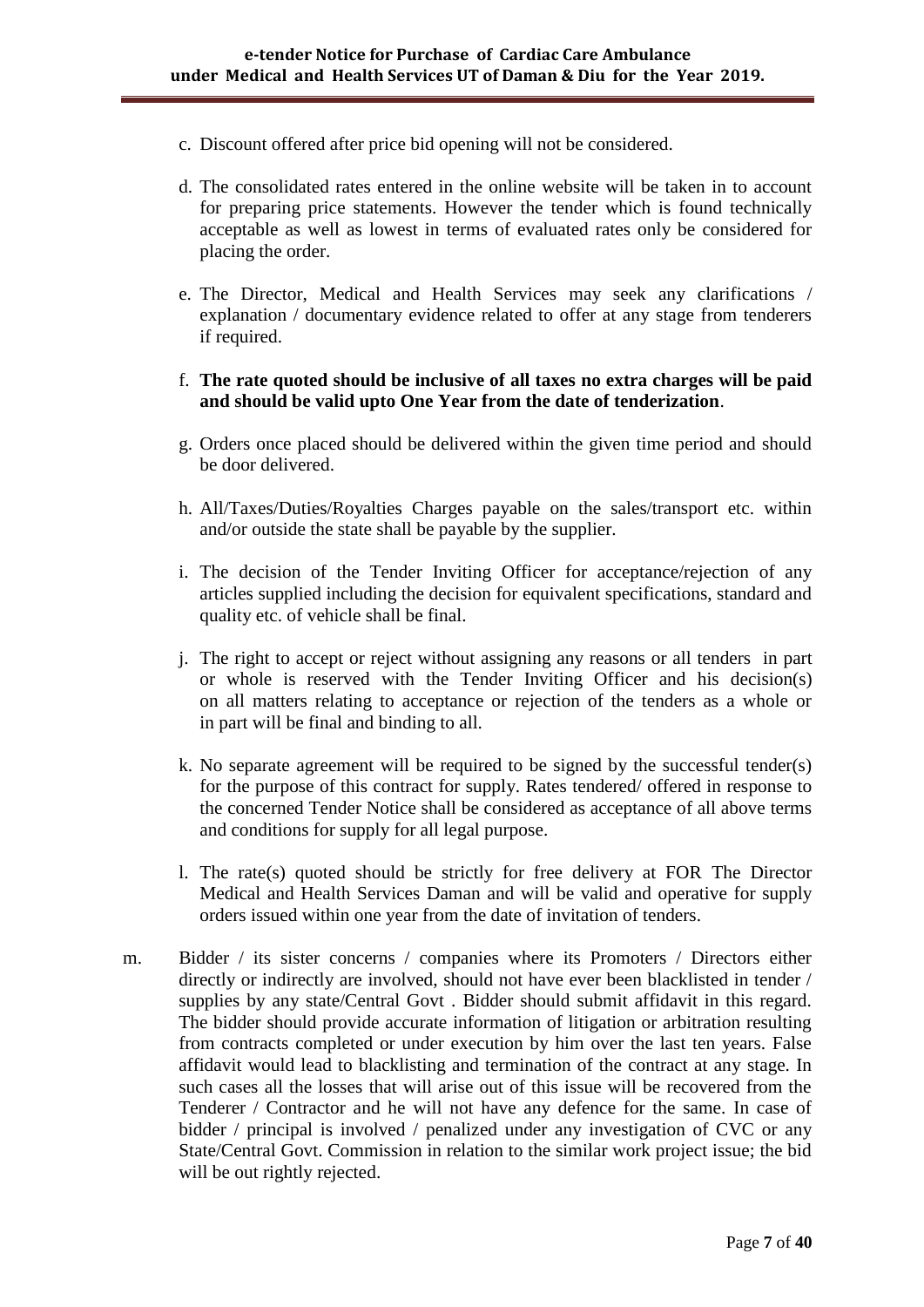#### n.

#### **2. TERMS OF SUPPLY :**

- a. The packing and labels of all the items to be supplied under the order shall be marked with the words "FOR U.T. OF DAMAN & DIU- NOT FOR SALE" if the items are packed in packets which are then placed or repacked within a box/ carton/ bottle/ foil, these words will be printed/ marked on both the internal/ external packs and labels. The retail price must not be printed or shown anywhere either on external or internal packs/ box/ carton/ foil.
- b. In event of breakage or loss of stores during transit against requisition order the said quantity has to be replaced by the tenderer. The department will not pay separately for transit insurance and supplier will be responsible for stores.
- c. Railway Receipt or other transport document should be drawn in the favor of Officer Inviting tender.
- d. Railway Receipt or other transport document should not be send by VPP or through any Bank as this being a Government Office it is not possible to clear cash demands of Post Office/Bank for delivery of RR or other transport documents unless we have agreed to it as special arrangement.
- e. Extension of time limit for supplies shall be considered by the Tender Inviting Officer. The extension so granted may be with levy of compensation for delay in execution of supply order up to 5% of the cost of supplies ordered for at the discretion of the authority competent to grant extension of time limit provided such request is made well in time, depending upon the circumstances and such decision in the matter will be final.
- f. The supplies, vehicle etc. of inferior quality standard or of different specifications, brand, manufacturer etc other than that ordered specified and/or incomplete or broken articles will not be accepted. The supplier has to replace the same at his own cost and risk. Intimation of non-acceptance of any vehicle etc will be sent to the supplier within 10 days from the date of receipt of the stores and the same will be returned to the supplier at his own cost and risk, if he so desires and intimates accordingly within 15 days from the date of dispatch of intimation of the nonacceptance. However, if no communication is received within 15 days from the date of communication the tender Inviting Officer will not be responsible for any damages, loss etc. of such rejected articles.
- g. Demurrage charges paid by the Tender Inviting Officer on account of delayed receipt of dispatch documents intimation will be recovered from the bills payable to the supplier.
- h. If at any time after the order for supply of vehicle the Tender Inviting Officer shall for any reason whatsoever not require the whole or part of the quantity thereof as specified in the order the Tender Inviting Officer shall give notice in writing of the fact to the supplier(s) who shall have to claim to any payment of compensation what so ever on account of any profit or advantage which the supplier(s) might have derived from the supply of vehicle in full, but which did not derive in consequence of the full quantity of articles not having been purchased, nor shall have any claim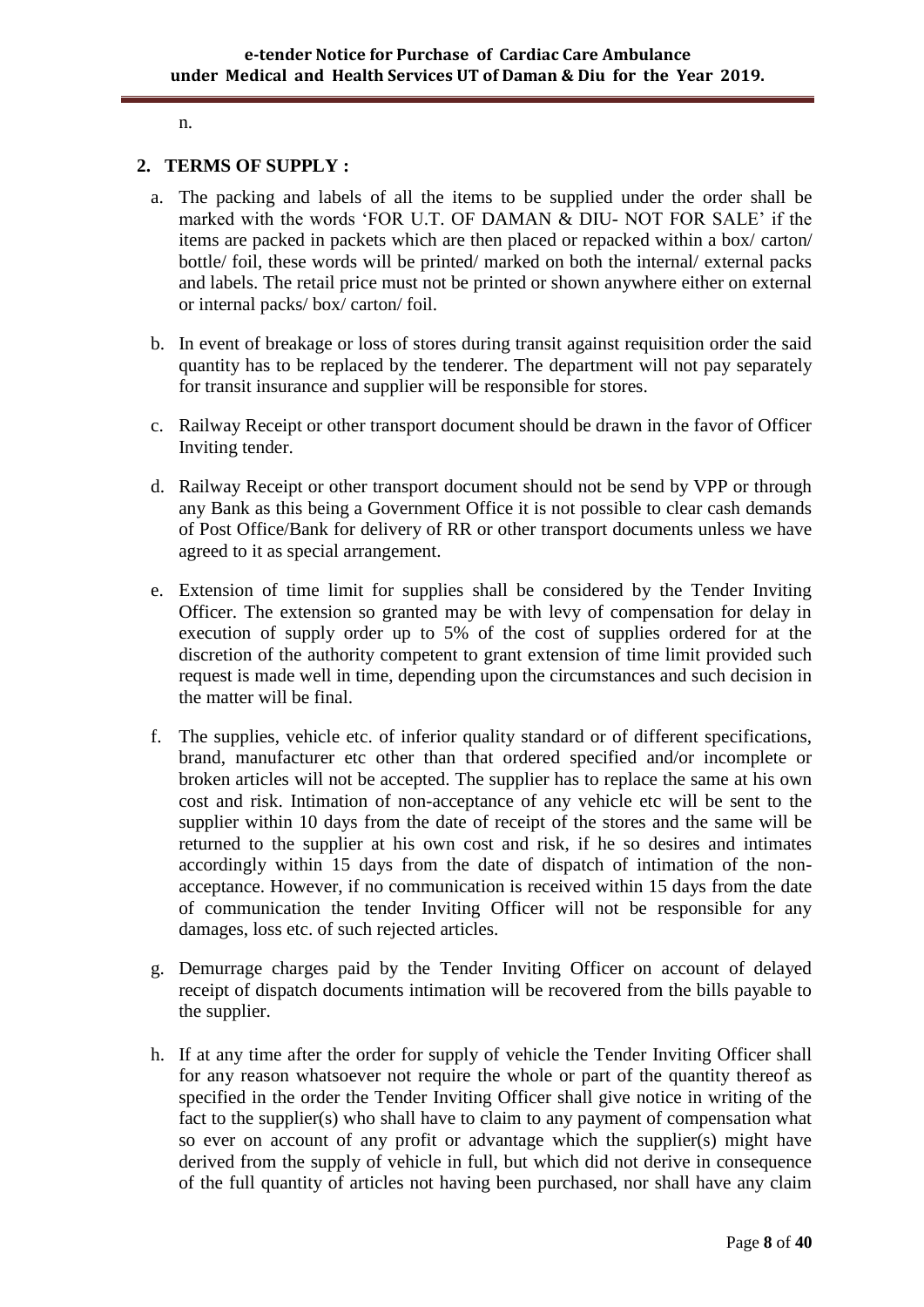for compensation by reasons of any alterations having been made in the original instructions which shall invoice any curtailment of the supply originally contemplated.

- i. The items as mentioned in the list are the approximate estimates invited and actual purchase may more. Accordingly the successful tenderer has no right for any loss/damages with reference to approximate requirement shown in tender and actual requirement.
- j. Inspection will be carried out in the premises of DMHS Daman. If vehicle to be inspected in factory premises all expenditure to be borne by the Tenderer.

# **3. Bid Evaluation Methodology :**

- A. **Preliminary Evaluation**: Tender Fee and EMD Submission.
- B. **Technical Evaluation:** 
	- Scrutiny of technical specifications and other relevant documents as asked by the department with the quoted specification.
	- Scrutiny of Compliance Statement given by the bidder.
	- Technical Demonstration if required.
- C. **Financial Evaluation**: Lowest quoted offered by Technically Qualified Bidders.

# **4. PAYMENT TERMS :**

- a. 100% of the invoice amount will be paid only after supply, successful and submission of Security deposit.
- b. Price escalation clause will not be entertained under any circumstances.
- c. All bills should be in **TRIPLICATE** and should invariably mention the number and date of supply order.
- d. All bills for amount above  $\overline{\xi}$ .5000/- should be pre-receipted on a Revenue Stamp of proper value. Bills for amount exceeding  $\overline{5.5000}$  not pre-receipted on Revenue Stamp of proper value will not be accepted for payment.
- e. Each bill in which Sales Tax is charged must contain the following certificates on the body of the bill: **"CERTIFIED"** that the goods on which Sales Tax has been charged have not been exempted under the Central Sale Tax Act or the Rules made there under and the amount charged on account of Sales Tax on these goods is not more than what is payable under the provisions of relevant Act or Rules made there under".
- f. No extra charge for forwarding, passing and insurance etc. will be paid on the rates quoted.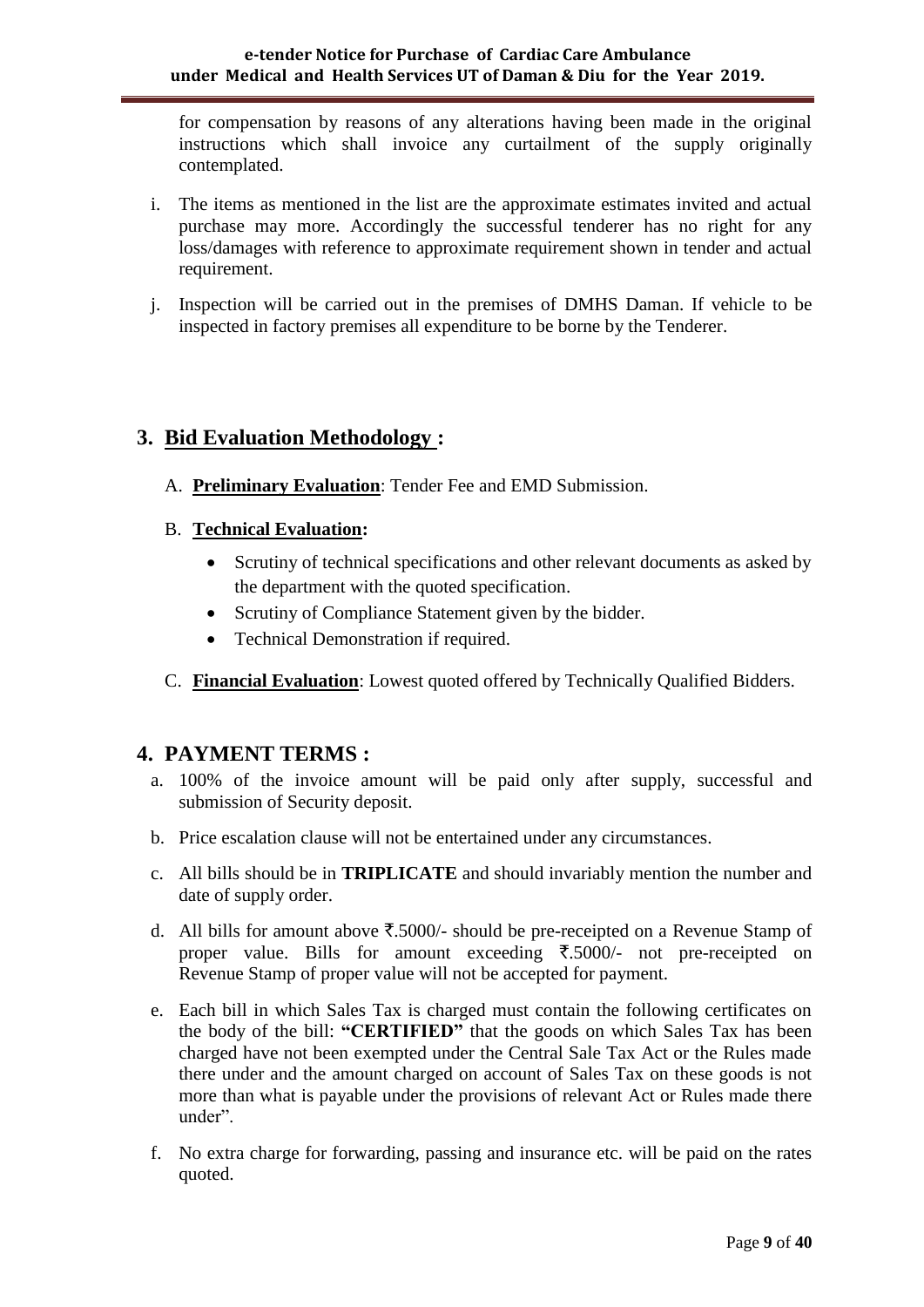- g. The rates should be quoted only for the base vehicle specified in the list of requirement.
- h. Rates quoted for vehicle other than the required specification will not be considered.

 **Sd/- Director** Medical & Health Services Daman & Diu "Tel.No.0260-2230570

## **Annexure - A**

## **Technical Specifications for Advanced Life Support Ambulance**

#### **1. Scope, Purpose, and Classification**

**1.1. Scope**

This document covers Advanced Life Support (ALS) ambulances built on integral monocoque panel vans that are suitable for the intended application and meet the requirements herein. This document will be used to procure an ambulance and the applicable additional systems as well as equipments.

#### **1.2. Purpose**

The Advanced life support (ALS) ambulance is defined as a vehicle for emergency medical care which provides: a driver's compartment; a patient compartment to accommodate a doctor / an emergency medical technician (EMT) / a paramedic and one patient located on the main automatic rolling stretcher cum trolley, in such a way and so positioned that the primary patient can be given advanced life-support during transit; equipment and supplies for emergency care at the scene as well as during transport and, when necessary, equipment for light rescue / extrication procedures. The ambulance should be designed and constructed to afford safety, comfort, and avoid aggravation of the patient"s injury or illness.

## **1.3. Certified "STAR OF LIFE"**

The ambulance manufacturer / supplier shall furnish the purchaser(s) citing this specification an authenticated certification and label that certifies ambulance and equipment complying with this specification and applicable amendments (if any) in effect on the date of manufacture. Ambulance vehicles so certified may display the registered "Star of Life" symbol as defined by the Department of Health, Government of Daman.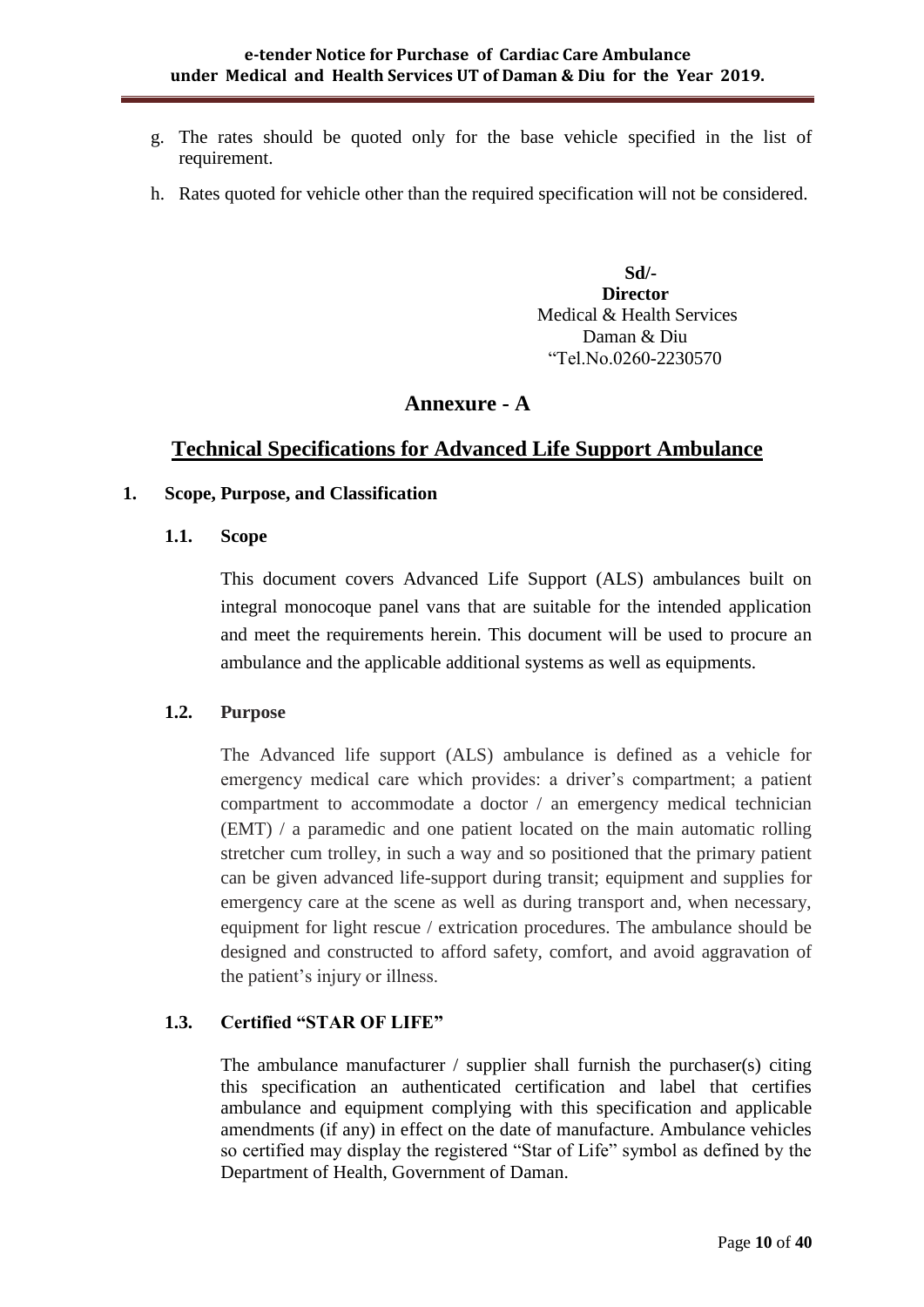#### **1.4. Classification: Ambulance Types, Classes and Floor Configurations**

This document would specifically deal with the authorized types of Advanced Life Support (ALS) ambulances for Government of Daman with the necessary application space and facilities for Advanced Life Support devices as detailed in this documentation.

If specified by the purchaser these types can also be made specifically for neonatal, critical patient transports including those for physically challenged persons, special fire suppression packages and / or specific rescue capabilities when specified so.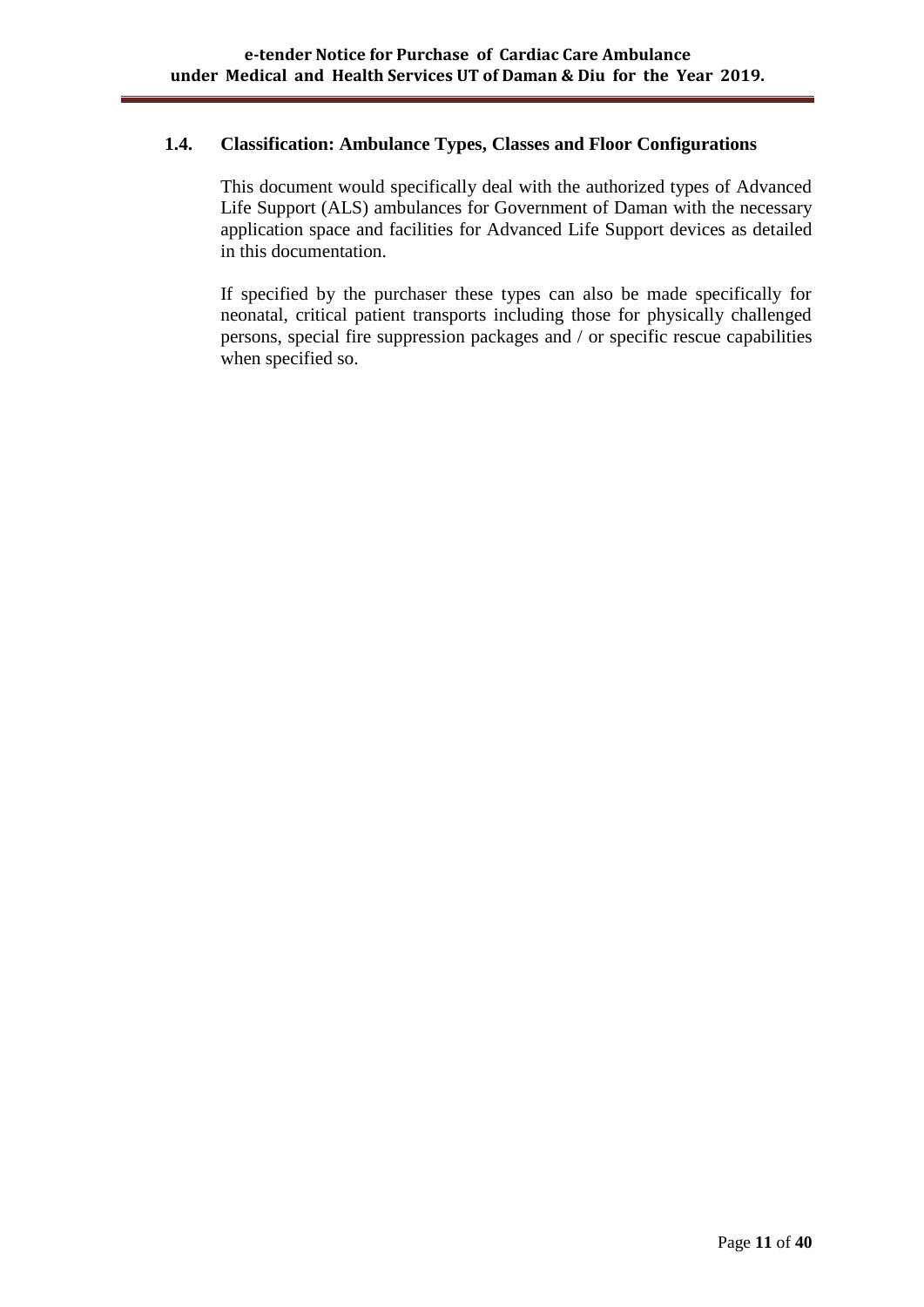#### **2. Applicable Documents**

The following document form a part of this specification, to the extent specified. Unless a specific issue is identified, the issue in effect, on date of invitation of bids or request for proposal, shall apply.

## **2.1 Government of Daman Specifications**

Rust Proofing of the complete vehicle along with the body, should be ensured by the OEM during the construction of the base vehicle body before being converted as ALS ambulance.

The manufacturer / supplier should ensure that during the process of conversion and integration as ambulance all due care is taken for rust proofing for all the components and retrofits.

The body should be manufactured by the engine / vehicle manufacturer as an integrated monocoque panel van.

Traditional sheet metal bodies on truck / cab chassis should not be used for ambulance conversion.

## **2.2 Laws & Regulations**

- **2.2.1** Indian Motor Vehicle Act (the base vehicle used for making the ambulance should be certified as an Ambulance and not any other commercial or load vehicles types).
- **2.2.2** Indian Pollution Control Act for New Motors Vehicles and New Motor Vehicle Engines.

## **2.3 Other Publications**

The following documents form a part of this specifications to the extent specified, if any. Unless a specific issue is identified, the issue in effect on date of invitation for bids or request for proposal shall apply.

#### **2.4 Order**

In the event of a conflict between the text of this specification and the references cited herein, the text of this specification shall take precedence.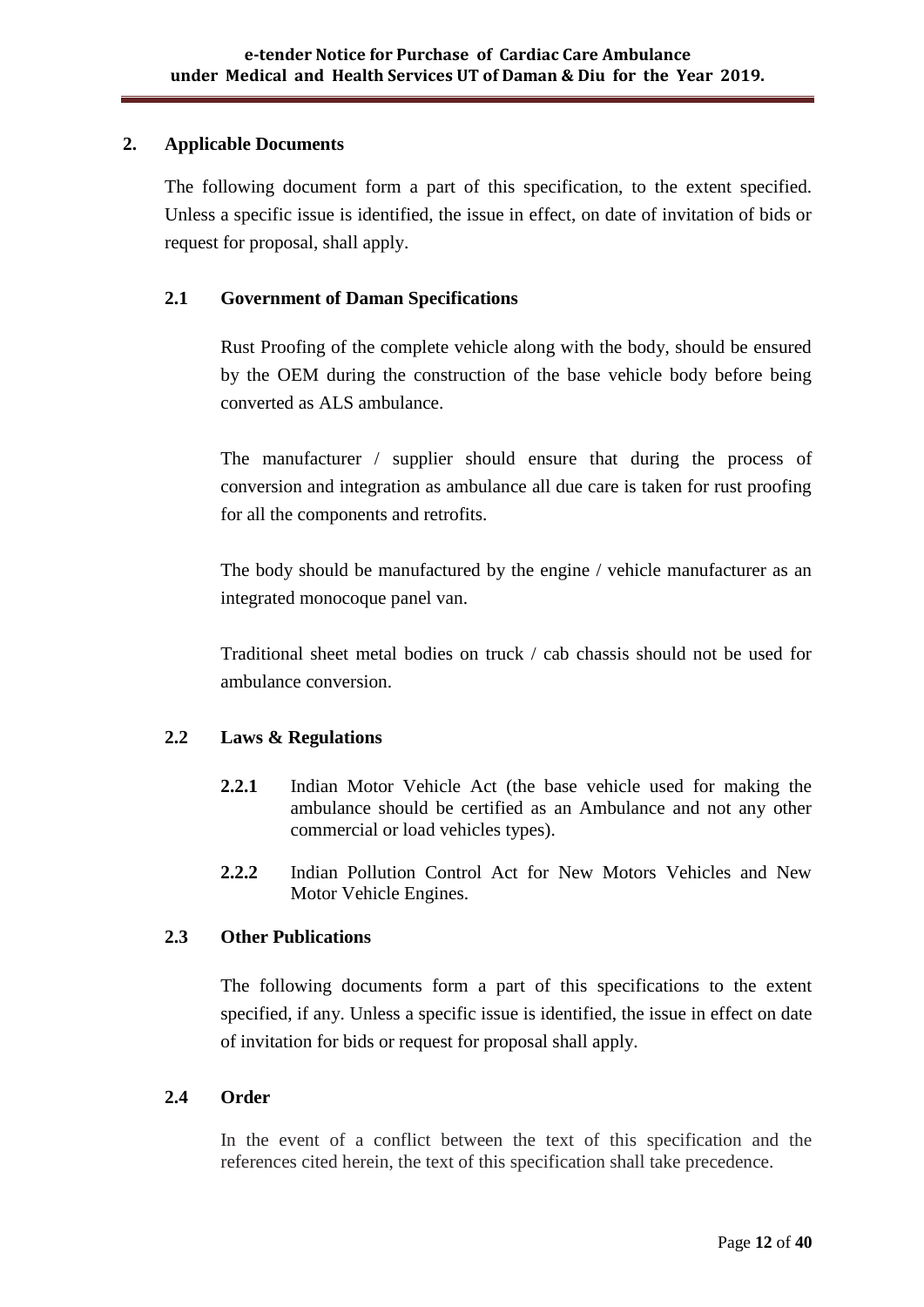#### **3. Requirements**

#### **3.1 General Vehicular Design, Types and Floor Plan**

#### **3.1.1 Design**

The ambulance and the allied equipment furnished under this specification shall be the manufacturer"s current commercial vehicle of the Type, Class, and Configuration specified. The ambulance shall be complete with the operating accessories, as specified herein. It shall be furnished with such modifications and attachments as may be necessary to enable the vehicle to function reliably and efficiently in sustained operation as an ALS ambulance. The design of the vehicle and the specified equipment shall permit accessibility for servicing, replacement, and adjustment of component parts and accessories with minimum disturbance to other components and systems. The term "heavy duty", as used to describe an item, shall mean in excess of the standard quantity, quality, or capacity and represents the best, most durable, strongest, etc., part, component, system, etc., that is commercially available on the OEM chassis or "Equivalent".

#### **3.1.2 Advanced Life Support Ambulance**

The base vehicle shall be OE Manufacturer's integral van with two divided rear doors with 270 degree opening and external side wall latching of the doors in the open conditions to enable safe movement of the vehicle in open patient compartment to narrow areas / lanes and by lanes for speedy and easy evacuation. This vehicle shall be suitable for subsequent ambulance conversion / modification in compliance with the requirements herein.

## **3.1.3 Configuration of Patient compartment**

Unless otherwise specified, Configuration Advanced Life Support (ALS) shall be provided in the patient compartment. All the devices, equipments, accessories and consumables etc., should be loaded to position the patient"s head forward in the vehicle.

**3.1.3.1** When specified for Advanced Life Support (ALS) applications, the patient would be located on the main automatic rolling stretcher cum trolley and four secondary seated attendants / patients (in case of any mass casualties or disaster) on the squad bench (four seater) and Doctor / EMT / Paramedic on the intended head end chair. The main automatic rolling stretcher cum trolley shall be slightly off centered mounted more towards the driver side wall in such a way that it does collide with the side wall or any other fitments on it while loading or unloading.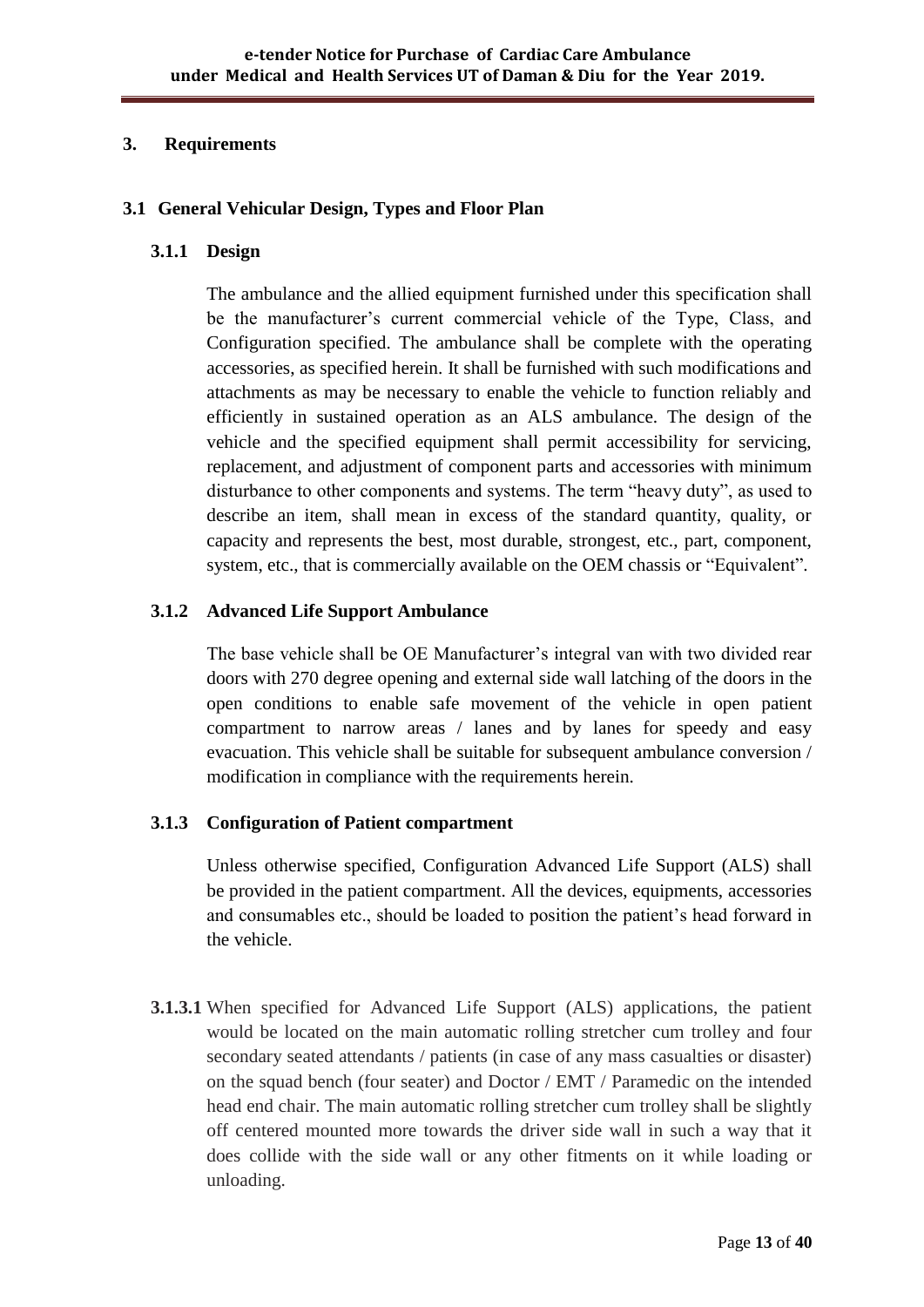#### **4** Base Vehicle

The ambulance should be built on a cabin chassis of an Indian OE manufacturer or "Equivalent". Fabricated cabin on an cowl chassis won't be accepted.

- **4.1** Engine: Diesel, 4 Cylinder, 4 Stroke, Direct injection/Turbo charged inter cooled.
- **4.2** Emission Norms: BS IV
- **4.3** Maximum Output: Minimum 75 BHP
- **4.4** Transmission: Manual
- **4.5** Drive : Rear wheel drive
- **4.6** Tyres : 7.00x15 or 215R15
- **4.7** Axles Front :Dead rigid beam Rear : Live rigid
- **4.8** Dimension (Patient Cabin) Length minimum :  $3200$  mm  $+10\%$ Width minimum : 1700 mm +- 10% Height minimum :1900 mm +- 10%
- **4.9** Body & Chassis : Integrated type
- **4.10** Ground Clearance : 190 mm. Minimum
- **4.11** GVW : 3.0T Minimum
- **4.12** Suspension : Leaf springs at both front and rear
- **4.13** Rear Door: Centrally Divided rear doors on high quality steel hinges ensuring 180<sup>°</sup> opening for both the doors. Both the rear doors should be provided with fixed windows made from toughened glass approved for automotive use.
- **4.14** Warranty terms : Minimum 3 years or 3 lac Km as per standards terms of the vehicle manufactures.
- **4.15** Free Services : 12 Free services excluding the cost of the consumables.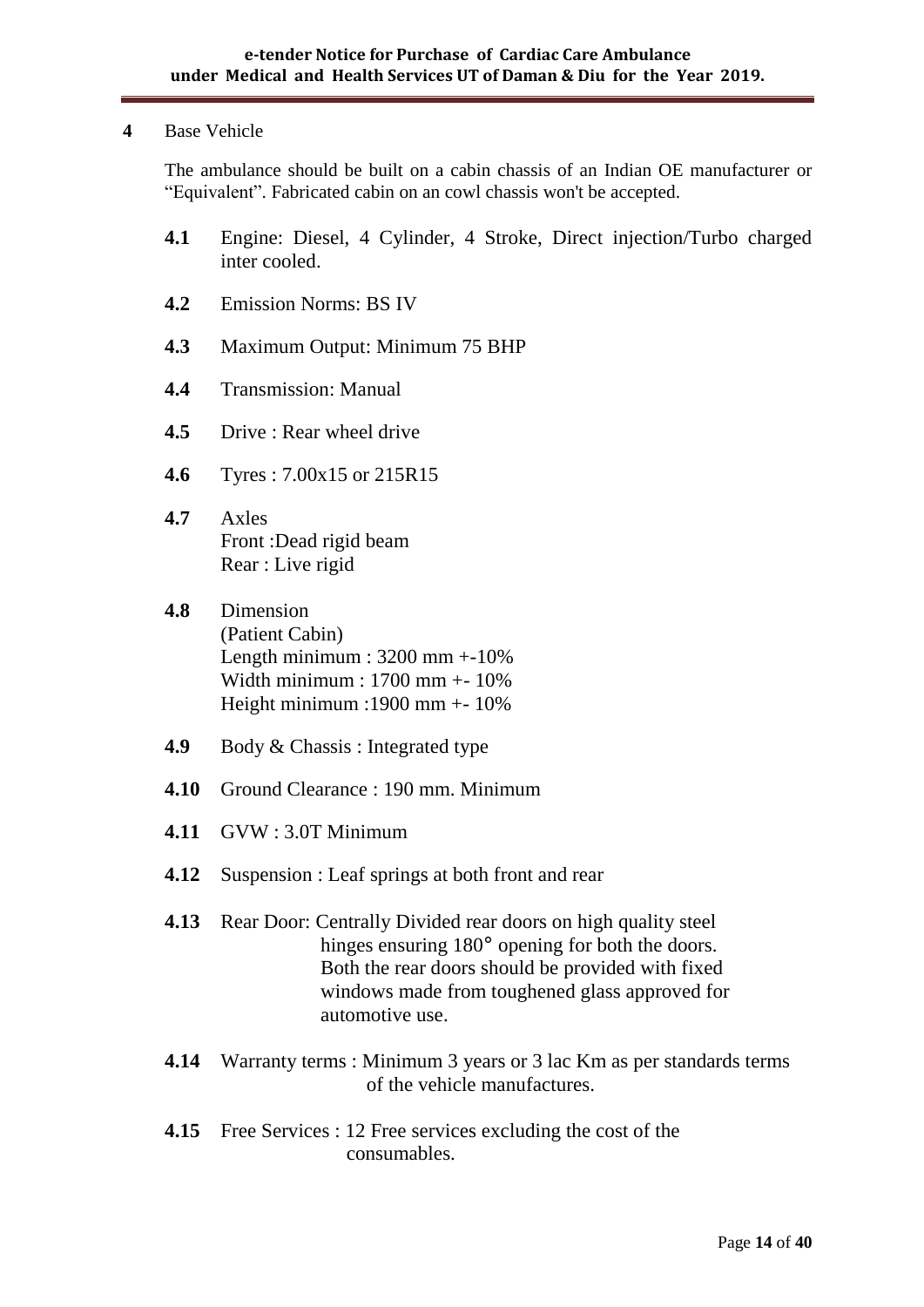#### **5 AMBULANCE BODY & PATIENT AREA**

#### **5.1 PATIENT COMPARTMENT INTERIOR DIMENSIONAL PARAMETERS**

The patient compartment shall provide a minimum of  $7m<sup>3</sup>$  space while complying with the following:

**5.1.1** The length measured from the partition to the inside edge of the rear loading doors at the floor, shall be at least 2.8m. The width of the patient compartment at the floor level should me at least 1.6m. and the height of the patient compartment the height point should be minimum 1.6m.

#### **5.2 CABIN CONVERSION OF PATIENT COMPARTMENT**

**5.2.1** Seamless box body construction made from GRP Sandwich Panels.

#### **6 FLOORING**

- **6.1** The flooring should be made up of sandwich panels of the identical specification but with required reinforcements and stiffening as per the construction and fixation requirement of the floor.
- **6.2** The top layer of the floor should be laid with minimum 1.5mm. thick vinyl layer laid as a joint less flooring. The flooring material should be conform with EN 426 for Dimensions, EN 428 for Overall Thickness, EN 430 for Weight, EN 433 for Residual Identification After Static Load, EN 434 Dimensional Stability, EN 435 for Flexibility, EN 660-2 for Abrasion Resistance, BS 476 Part 7 for Surface Spread of Flame, BS 476 Part 6 for Fire Propagation, IS 15061-2002 (ARAI) for Horizontal and Vertical Burning Test, ISO 140-8 for Sound Absorption, ISO 105-B02 for Color Fastness to Day Light, DIN 51130 for Slip Resistance, EN 425 for Bearing a Castor Chair, EN 423 for Resistance to Chemicals, EN 685 for Performance Classification.

#### **7 INTERNAL STORAGE COMPARTMENTS**

- **7.1** All the internal storage compartments, surfaces and space provisions should be made to accommodate / fix the various medical life saving medical devices, trauma equipment for transportation and immobilization, medical glassware, medical disposables and consumables, fresh and dirty linens, infusion bottles, drugs, accessories, wastes, documents, records, files etc. as per requirement in the ambulances.
- **7.2** The storing consoles should be designed keeping in consideration all the possible requirements of a medical work place. The patient compartment should be provided with storing console at the head end of the patient across the complete width of the patient compartment integrated to the partition wall of the driver cabin and patient cabin and overhead storing compartments along the roof.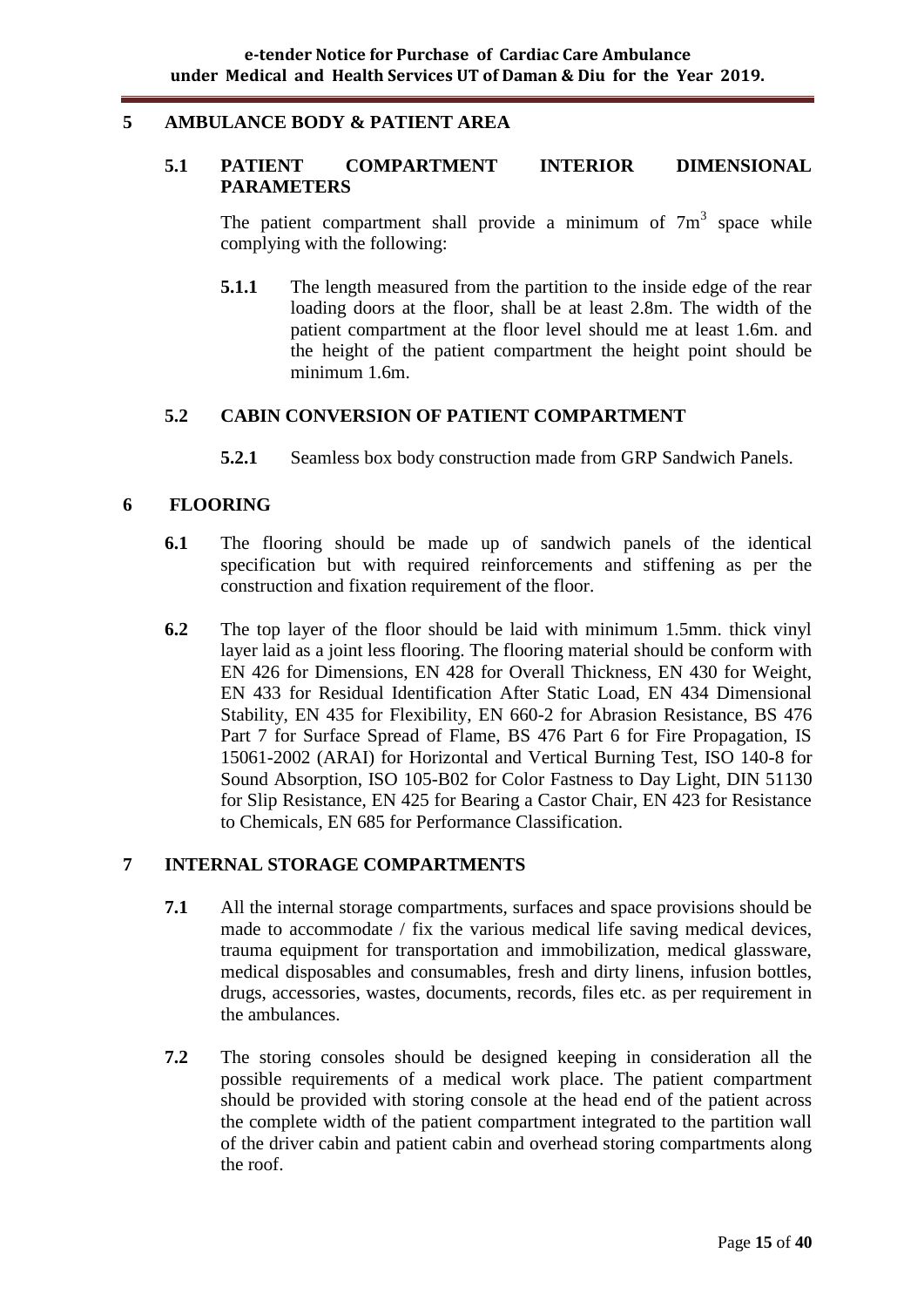- **7.3** All storage compartments should be aesthetically and ergonomically well designed. To preclude injury in the event of an accident all cabinet will be firmly anchored / fixed to the base structure of the ambulance. Storage cabinets, drawers and kits should be easily open-able but should be never ever open during transit on account of the vehicle movement.
- **7.4** The furniture console should be fully integrated to the side walls and there should be not be more than one joint on each of the side wall to fully integrate the furniture console. The joint should be fully finished and flushed to avoid any ingress of dust, water and impurities. The joints should be visually appealing and should be appear completely congruent in general appearance.
- **7.5** All the internal furniture should be produced with laminated water proof ply wood or any other composite.

## **8 PATIENT COMPARTMENT SEATING**

All seats in the patient compartment shall conform to detailed specification as mentioned below. These will be padded and have the largest practical padded back and headrests. Padding material shall be polyester urethane foam of a medium to firm density (not less than 50 gsm), with a minimum finished thickness (padding and upholstery) of 50 mm. for seat pads, headrest and backrests. All padding and upholstery shall be fire retardant. The upholstery shall be non-absorbent, washable and impervious to disinfectants. The upholstery should be made from reinforced vinyl based materials with minimum 1.5 mm. thickness.

All seats frames, surfaces and upholstery should be designed to facilitate cleaning and disinfecting. All exposed surfaces shall be free of vent devices that should be permit the entrapment of biological contaminates. All seating positions in the patient compartment should be have vertical overhead clearance for getting into the seat and coming out.

## **8.1 EMT / PARAMEDIC SEATING**

- **8.1.1** At the head end of the main patient stretcher the ambulance should be have a rear mounted foldable base EMT / Doctor seat.
- **8.1.2** The seat should be have two foldable armrests. When unfolded for sitting the backrest should be offer a soothing angle (more than 95 degree) to the base offering optimum comfort and safety to the occupants, who sits in directions not in line with the movement of the vehicle.
- **8.1.3** The back rest (without the head rest) should be minimum 500 mm. in height. The head rest should be minimum 200mm. in height.

#### **8.1.4** SEAT SAFETY BELTS AND ANCHORAGES

All designated seating positions in the patient compartment shall be equipped with safety restraint systems appropriate for each type of seating configuration.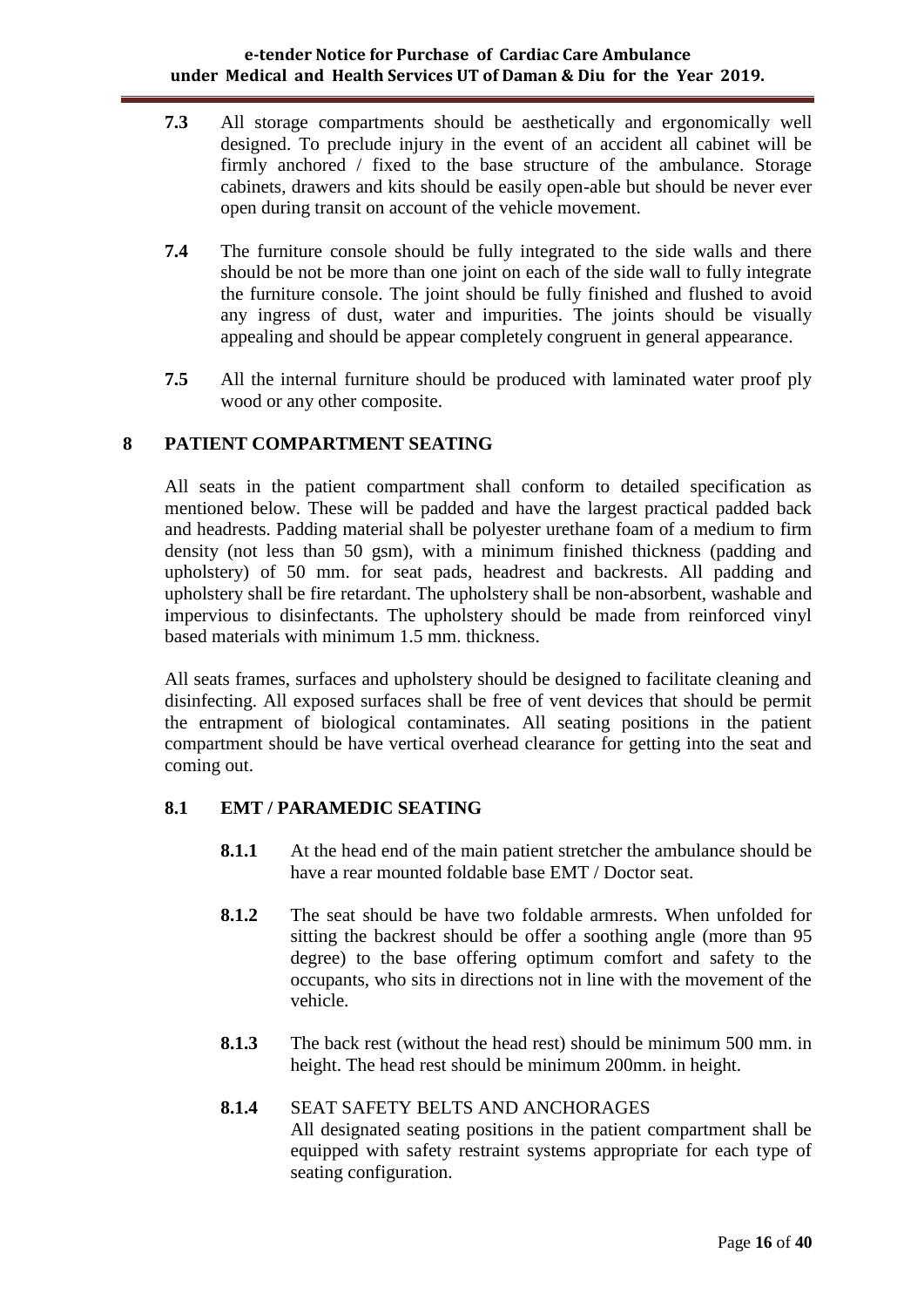- **8.1.5** The seat should be have an headrest and retractable seat belt. The seat should be aesthetically pleasing and ergonomically well designed. The seat base should be have the largest padded backrest with contoured support for the back.
- **8.1.6** Padding should be furnished with polyester urethane foam of a medium to firm density and should be minimum 60 mm. on the base, backrest and headrest (at the thickest cross section of the head rest the headrest may be contoured to the lateral ends). Padding should be provide ultimate comfort to the occupants.
- **8.1.7** The upholstery should be of leather-match vinyl / polyurethanes / leatherette, colour in dark colors matching the interior color of the ambulance. The padding and upholstery should be fire retarded.
- **8.1.8** Additionally the upholstery should be non-absorbent, washable in impervious to disinfectants. The seat should be fully foldable and rear mounted providing complete clean floor below the base without any framework for fixation.

## **8.2 SQUAD / ATTENDANT SEAT**

- **8.2.1** Additionally there should be a bench type seat for four squads / attendants on the co-driver side in the patient cabin. The seat base should be based on a frame made from FRP as that of the interior patient cabin conversion.
- **8.2.2** The seat base should be have hinged lifters to lifted it up.
- **8.2.3** The seat should be have a back rest on the side wall.
- **8.2.4** The seats should be aesthetically pleasing and ergonomically well designed.
- **8.2.5** Padding should be furnished with polyester urethane foam of a medium to firm density. Padding should be provide comfort to the occupants. The upholstery should be of leather-match vinyl / polyurethanes / leatherette, colour in dark colors matching the interior color of the ambulance.
- **8.2.6** The padding and upholstery should be fire retarded. Additionally the upholstery should be non-absorbent, washable in impervious to disinfectants.

#### **9 IV HOLDER FOR INTRAVENOUS FLUID CONTAINERS**

**9.1** There should be two IV bottle holders to firmly hold IV bottles and secure these properly when the vehicle is in motion.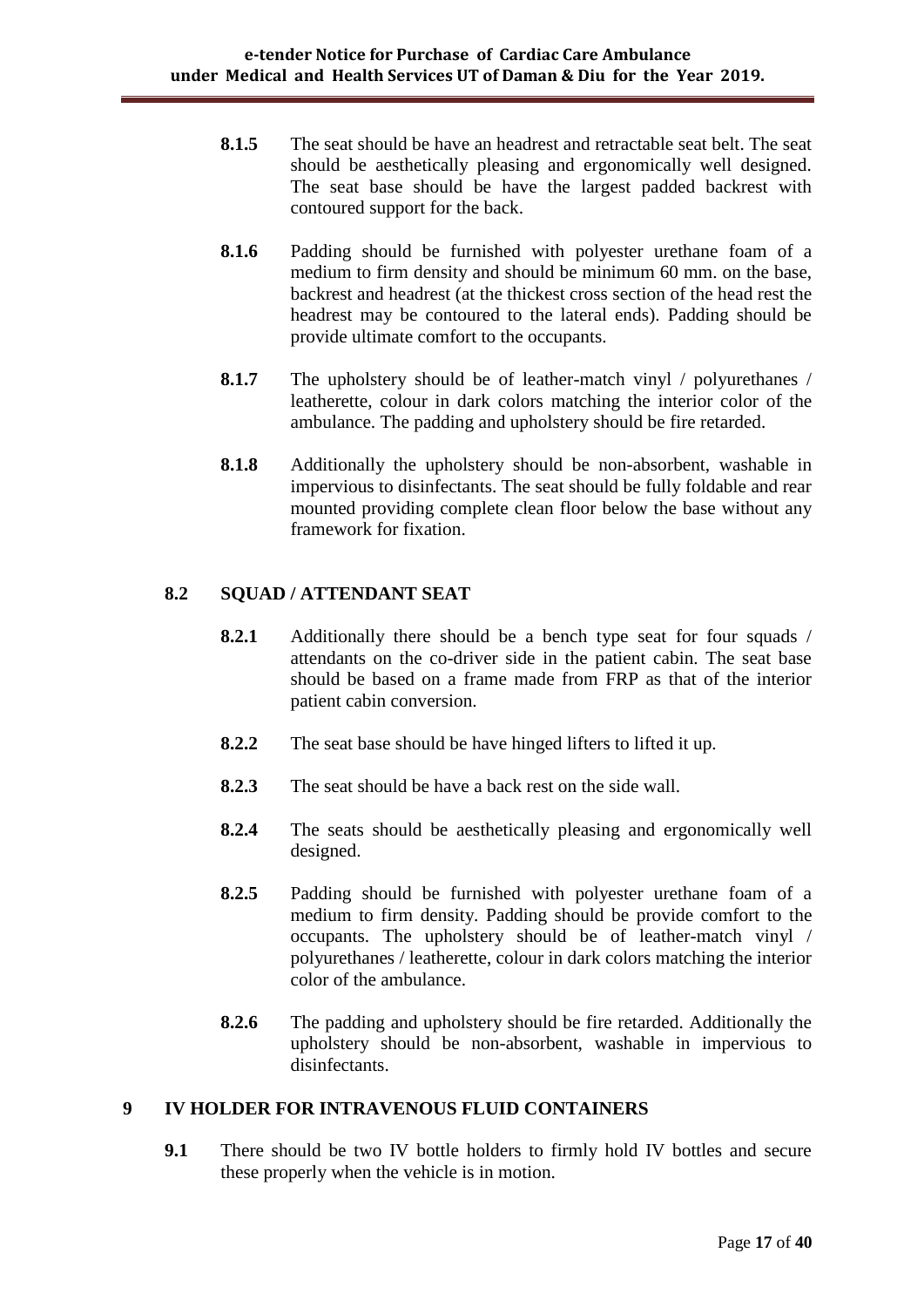#### **10 WASH BASIN**

- **10.1** The internal furniture layout should be include a washbasin made up of stainless steel material in an aesthetic finish fully integrated with the top plate of the furniture.
- **10.2** The water tap of the washbasin should be operated with a foot / elbow switch at a convenient and safe place around the wash basin area, so that it is easy for the users to activate the switch and get water flow.
- **10.3** The tap should be operated using 12V DC water pump placed at the fresh water tank.
- **10.4** The capacity of the fresh water tank as well as the waste water tank should be at least 10L.
- **10.5** The fresh water tank should be suitably placed so that water refilling can be done easily without water spillage.
- **10.6** The waste water tank should be mounted below the base vehicle chassis / body frame with an easy operating valve to drain the waste water at any designated place.

#### **11 AC SYSTEM**

- **11.1** The patient compartment should be provided with an engine driven air conditioning system of adequate capacity matching to the total heat load of the patient compartment when fully occupied and the patient loaded.
- **11.2** The compressor should be engine mounted and engine run. All hoses should be machine crimped to avoid the leakages. AC system should be certified for passenger vehicle usage.
- **11.3** Compressor
	- 11.3.1 Displacement: Minimum  $160 \text{ m}^3/\text{Rev}$ .
	- **11.3.2** Cooling Capacity: Matching the cooling capacity of the driver and patient compartment.
	- **11.3.3** Refrigerant: R-134a
	- **11.3.4** The installation of the compressor should be done with brackets as per the requirement of the engine without any modifications to any engine components.
- **11.4** Evaporator**:** Cooling Capacity: 6.5 KW
- **11.5** Condenser**:** Roof mounted condenser unit matching to the cooling capacity of 7.5KW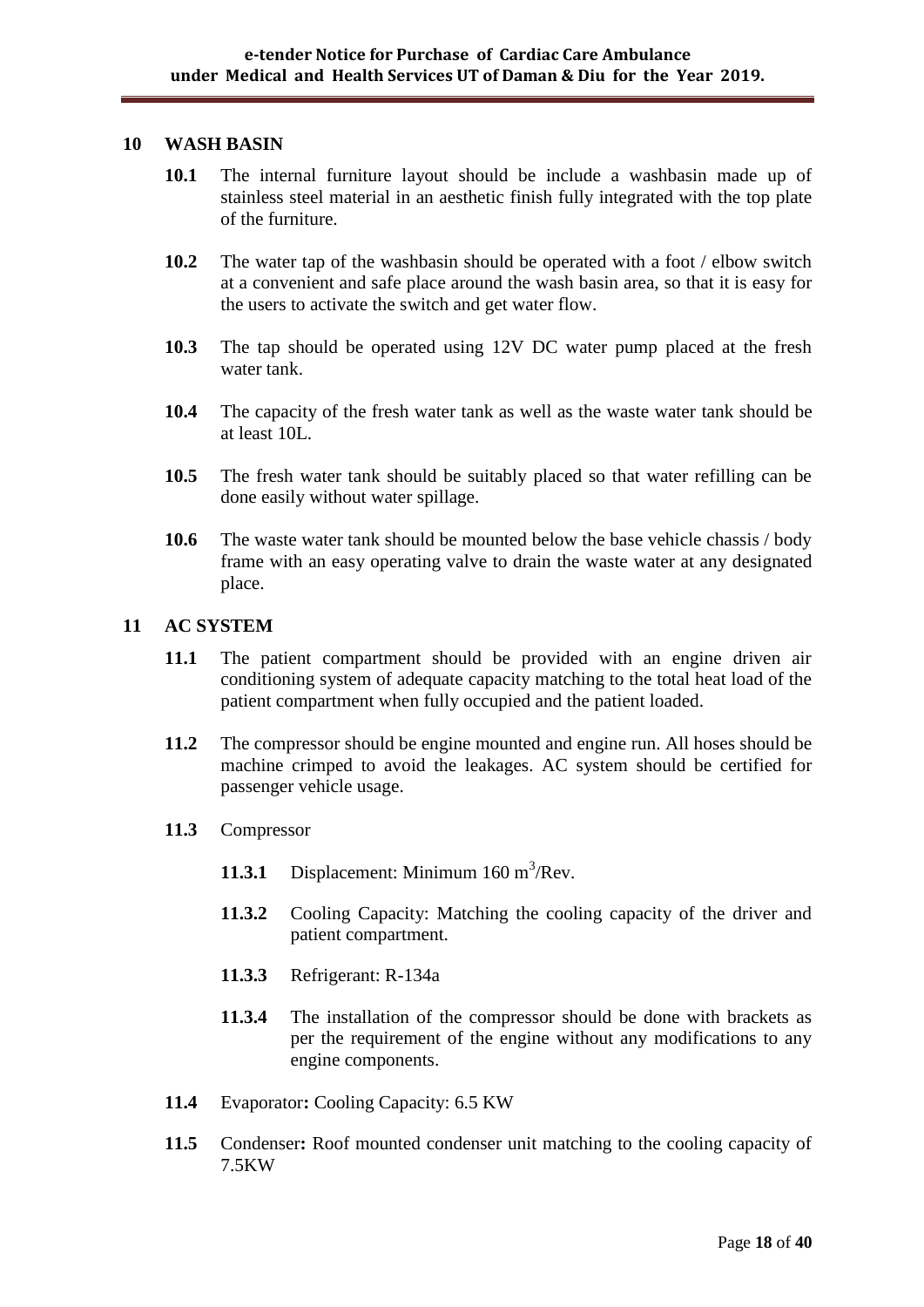#### **12 OXYGEN, MAIN SUPPLY AND INSTALLATION**

#### **12.1 OXYGEN SYSTEM**

**12.1.1** The ambulance shall have medical oxygen system capable of storing and supplying minimum two 10L water capacity high pressure oxygen cylinders manufactured as per IS:7285, BIS-certified and approved by the Chief Controller of Explosives, Government of India, Nagpur. The facility provided should be for cylinders fitted with bull-nose 5/8" BSP RH (f) outlet valve as per IS:3224, BIScertified.

> The seal should be by direct contact between the bull-nose connector of the high pressure hose (from the manifold block ) and the cylinder valve.

- **12.1.2** Two nos. of oxygen Cylinders should be included to the standard scope of supply of the ambulance.
- **12.1.3** The installed medical oxygen piping and outlet system shall be leak test at 150% of the rated pressure level for the respective parts (source and distribution) of the system. After the successful completion of tests, the system shall be capped then tagged with date and signature of person and firm performing the tests. Replacement of empty cylinders should be done from outside of the vehicle. Oxygen piping system should be concealed and not exposed to the elements, securely supported to prevent damage, and be readily accessible for inspection and replacement, whenever needed.
- **12.1.4** The cylinders should be fastened to a loading platform, which should be rigidly fix the cylinders in position ensuring that the cylinder is absolutely safe all the time it is inside the ambulance including the all the dynamic situations during the movement of the vehicle.
- **12.1.5** The connections at the cylinder pressure level should be done using high-pressure regulators and medical grade hose appropriate for the rated distribution pressure. The outlet of the high-pressure regulator should be connected to the terminal outlet block inside the patient compartment using medical grade oxygen tubing.
- **12.1.6** The patient compartment should be have an oxygen distribution block having two oxygen outlets, connected in parallel through one common feeding port. The terminal outlets should be comply with DIN-EN-ISO 9170-1:2008 standards for medical gas supplies as well as medical device directives 93/42/EEC.
- **12.1.7** The terminal outlets should be operate at the standard distribution pressure level corresponding to the outlet pressure of the highpressure regulator, which is 4 - 5 bar. It should be possible to operate the outlets in one hand for the purpose of coupling and decoupling.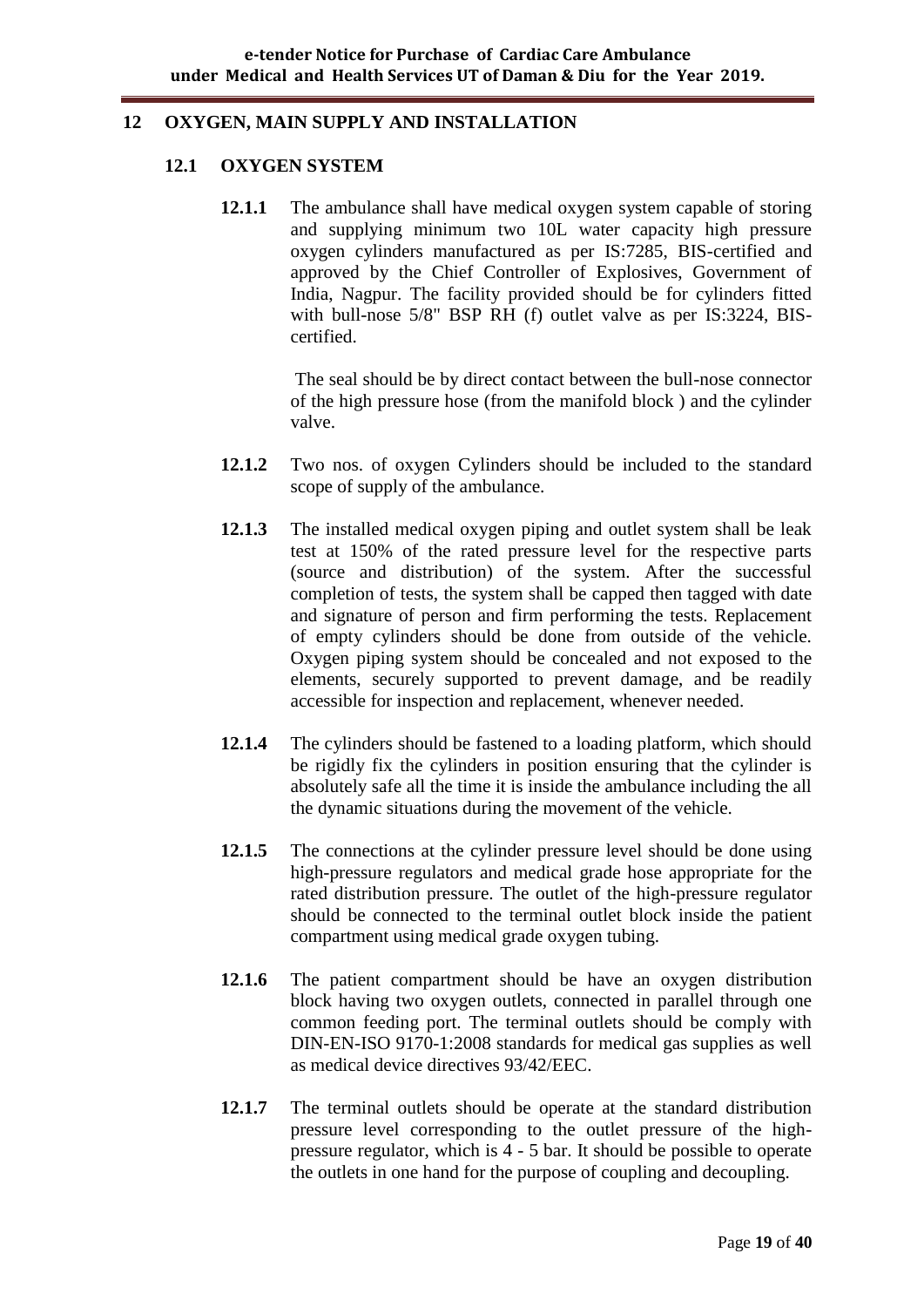#### **12.2 OXYGEN PRESSURE REGULATOR & PRESSURE DISPLAY SYSTEM**

- **12.2.1** The pressure regulator should be meant for reducing the cylinder pressure of the oxygen tank to the distribution pressure level suitable for feeding to the medical oxygen terminal outlets as well as other inhalation and respiratory equipments in the ambulance and should be specifically designed and manufactured for use with medical oxygen. It should be have the facility to adjust the distribution pressure level as well as the pressure relief valve for safety.
- **12.2.2** The ambulance should be provided with two nos. of pressure regulators certified as per medical device directives 93/42/EEC.
- **12.2.3** The patient cabin should be have a digital display to constantly monitor the pressure level of both the cylinders as well as the distribution pressure level. The medical oxygen display should be certified as per medical device directives 93/42/EEC.
- **12.2.4** There should be no welded joints in the entire connection assembly of the oxygen distribution system.

#### **13 ELECTRICAL SYSTEM**

The ambulance electrical system should be equipped with, but not limited to, the following:

- **13.1** Specified electronics equipment and devices (including master consoles located in the cab and patient compartment).
- **13.2** Other specified accessory wiring.
- **13.3** All electrical system components and wiring should be readily accessible through access panels.
- **13.4** All switches, indicators, and controls should be located and installed in a manner that facilitates easy removal and servicing.
- **13.5** All exterior housings of lamps, switches, electronic devices, connectors, and fixtures should be corrosion resistant and weatherproof grade all preferably integrated to the exterior of the vehicle.

## **14 WARNING INDICATORS**

**14.1** The electrical system should be, incorporate an audible warning device located in the driver"s compartment. It shall provide warning for open patient compartment entry doors.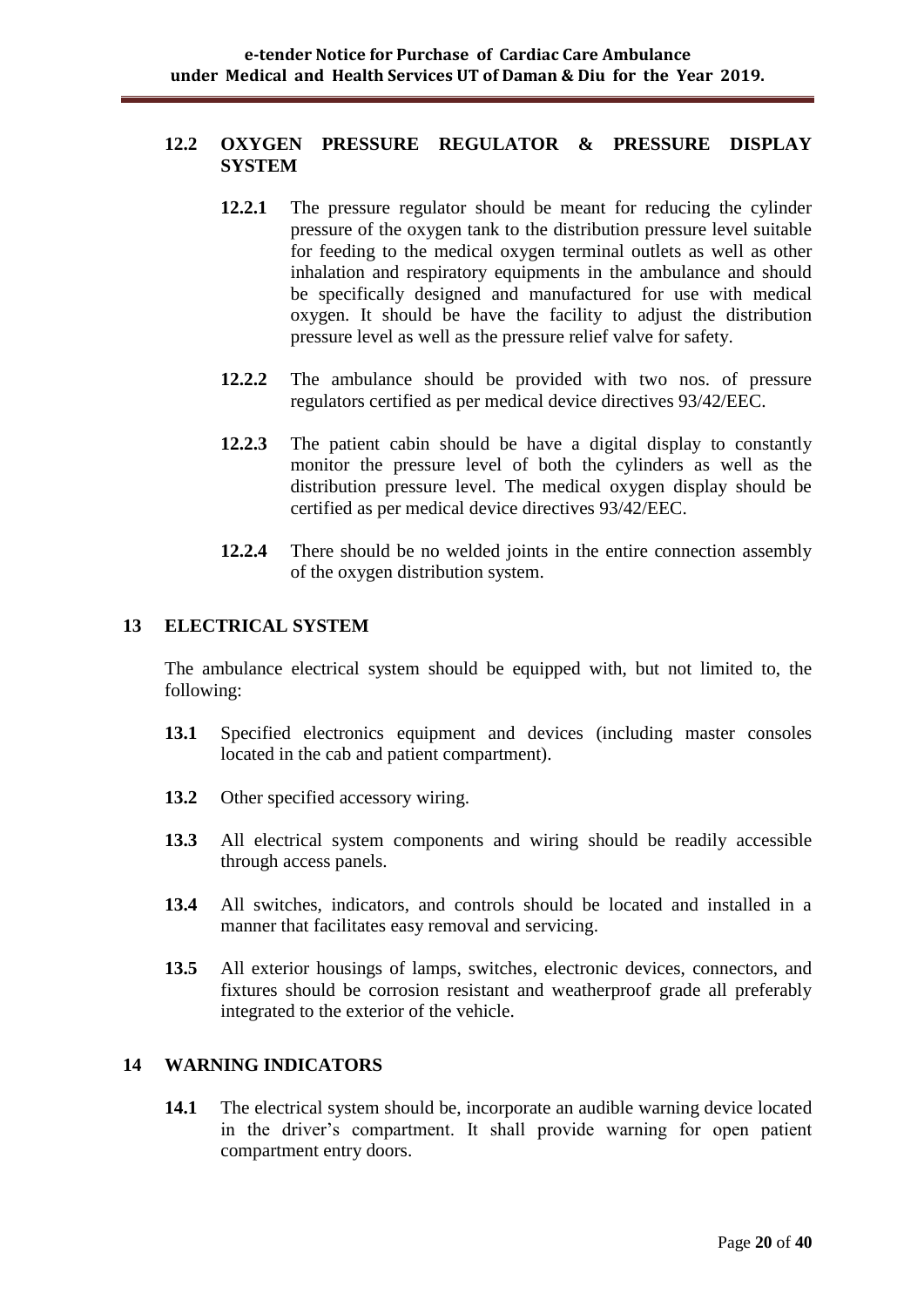#### **15 WIRING INSTALLATION**

- **15.1** The ambulance body and accessory electrical equipment should be served by circuit(s) separate and distinct from vehicle chassis circuits.
- **15.2** All wiring should be have high temperature cross-linked polyethylene or better insulation.
- **15.3** The use of multi conductor or ribbon cables are permitted provided they are not exposed to under hood or under vehicle temperatures/conditions.
- **15.4** The wiring should be permanently color coded or marked and identified.
- **15.5** Wiring should be routed in conduit or appropriate looms.
- **15.6** All added wiring should be located in accessible, enclosed, protected locations and kept at least 150mm. away from exhaust system components.
- **15.7** Wiring necessarily passing through an oxygen compartment should be appropriately protected from damage.
- **15.8** All conduits, looms, and wiring should be secured to the body or frame with insulated cable straps.

#### **16 EMERGENCY LIGHT BAR CUM PUBLIC ADDRESS SYSTEM**

- **16.1** Emergency Light Bar cum Public Address System at the top of the vehicle on the front end. The layout should be comprise of eight nos. of LED flashing lights, having four LED flashed on each side on the front at the top of the vehicle front facia and a speaker in the centre.
- **16.2** The light bar control unit should be have all the necessary control for the various components of the light bar.
- **16.3** It should be have a microphone. The control unit should be connected to the light bar via the connecting wires all inside a master wire sleeve.
- **16.4** It should be have variable tones like Wail, Yelp, Siren, Manual etc.
- **16.5** The operational voltage should be 12V DC.
- **16.6** The power consumption should be maximum 100W.
- **16.7** All the controls should be provided on the driver's console.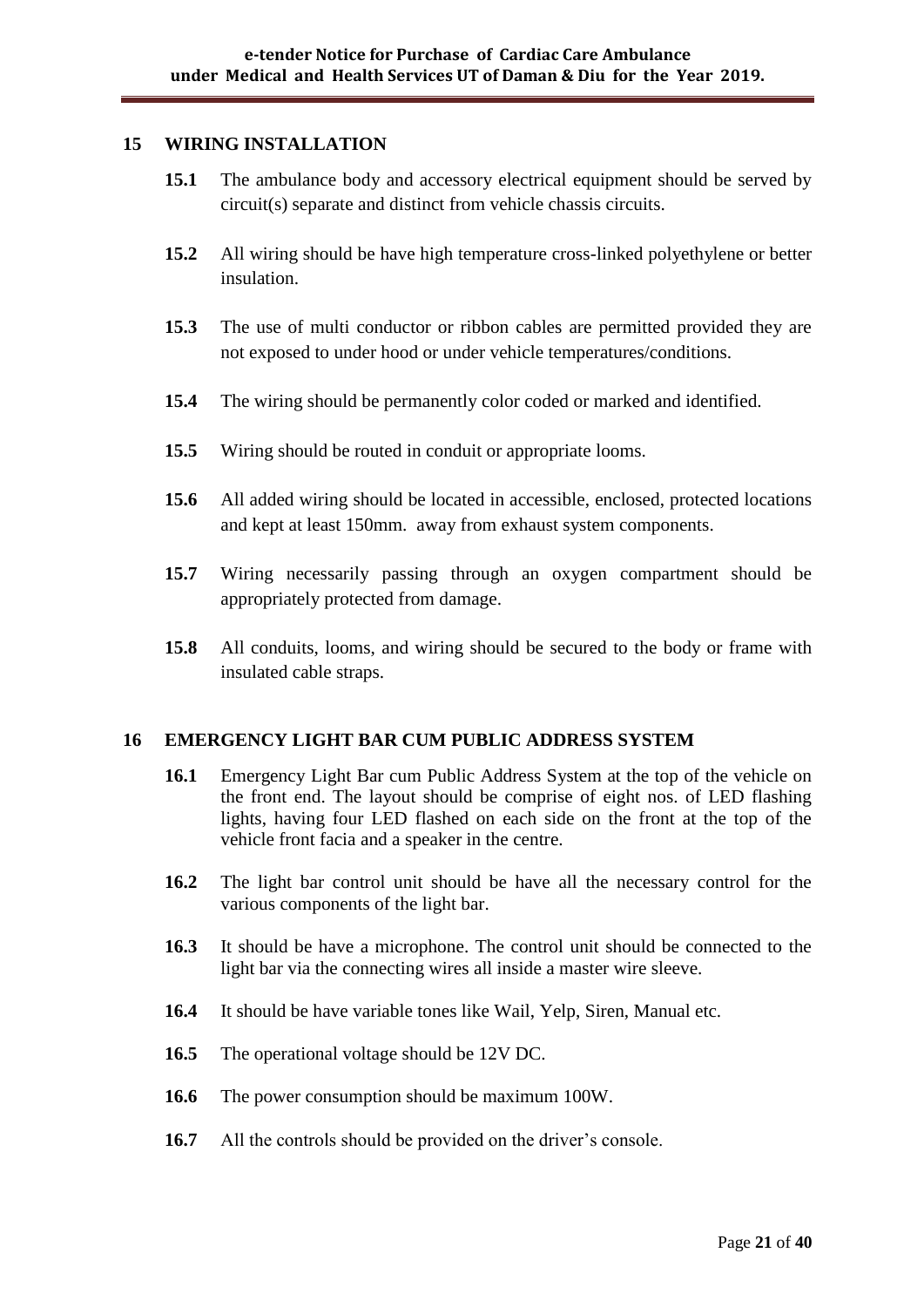#### **17 EXTERNAL LIGHTS & FLASHERS**

- **17.1** There should be minimum six nos. of high intensity LED flashers in pair of red and orange on either side and rear.
- **17.2** On each side and rear there should be at least LED white light for general lighting the area outside the ambulance in case of dark evacuations.

#### **18 CABIN LIGHTING & ELECTRICAL**

- **18.1** Three lights in the patient compartment ceiling for general illumination of the compartment.
- **18.2** Each light will be minimum 300 mm. in length and minimum 125 mm. in width
- **18.3** The depth of the lights should be flushed in the ceiling with concealed wiring.
- **18.4** The lights will emit pure white light of color temperature of 4000 Kelvin.
- **18.5** The light fixture won"t have any corrosive material in it.
- **18.6** The light reflector should be UV protected polycarbonate, translucent and absolutely flat.
- 18.7 The lights will be 12V DC Operated.
- **18.8** The lighting fixtures should be preferably be seamless in construction without much edges and joineries in the frame and diffuser.
- **18.9** There should be two 12V DC operated and minimum 6" wall mounted fans one on each side of the patient compartment.
- **18.10** The patient compartment should be have minimum 2Nos. of 230V / 6Amp AC Sockets with switches and minimum 4 Nos. of 12V DC Sockets for the various medical and general equipments in the ambulance.

#### **19 MARKING OF SWITCHES, INDICATORS AND CONTROL DEVICES**

**19.1** All switches, indicators, and control devices supplied by the manufacturer / supplier shall be indentified.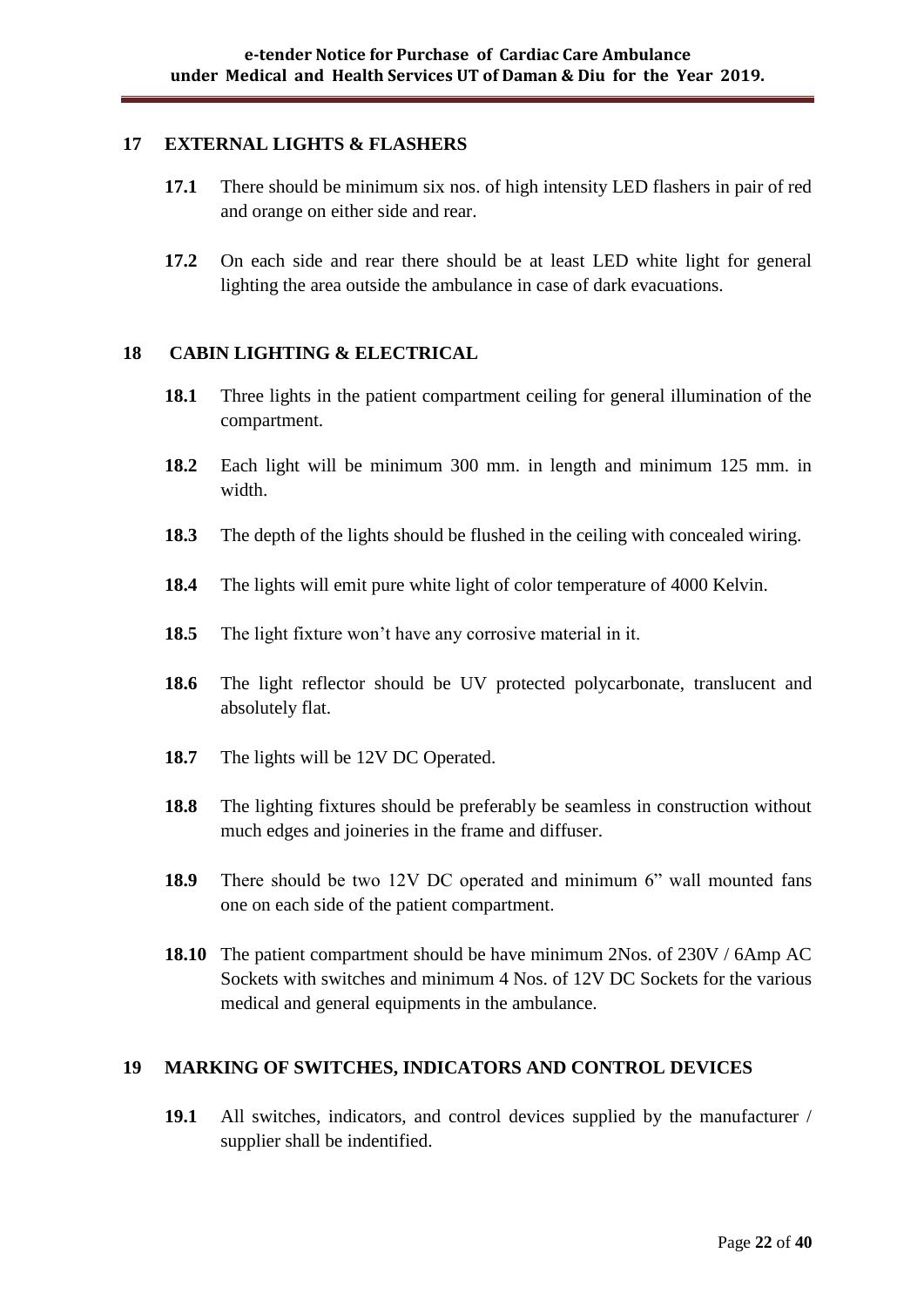#### **20 INVERTER**

- **20.1** True sine wave inverter with SMPS Power Supply
- **20.2** Inverter Capacity Minimum 600 watts / 800 VA
- **20.3** Waveform: TRUE SINUSOIDAL
- **20.4** Efficiency 85% Minimum
- **20.5** Minimum 10 Meter length three core 10 mm. charging wire with male 15Amp. three pin ends to be provided

## **21 CHARGING SOCKET**

- **21.1** There should be a spring loaded charging port.
- **21.2** The charging port should be allow charging of the ambulance batteries from external AC source when the ambulance is stationary.
- **21.3** The charging port should be located near the driver door area so that the pilot is aware that the ambulance is connected to external AC source and should be disconnected before moving the ambulance.

#### **22 PATIENT TRANSPORT & IMMOBILIZATION EQUIPMENTS**

#### **22.1 ROLL-IN PATIENT STRETCHER CUM TROLLEY**

- 22.1.1 The base fame of the stretcher cum trolley should be modelled to consent more comfortable and effective operations on the patient.
- **22.1.2** The wheels must have diameter of minimum 200 mm. and should be made from plastic tyre compound to optimise bump absorption.
- **22.1.3** The backrest should be infinitely adjustable having pneumatic shockabsorbers and not with fixed point adjustments.
- **22.1.4** The stretcher must have at least one intermediate position apart from the two distinct fully folded and fully unfolded position.
- **22.1.5** There should be a manually activated mechanical lock to keep the legs in completely folded position and use the trolley as a stretcher if required so under certain evacuation requirements.
- **22.1.6** The stretcher must be supplied with its own fixture to rigidly fix the stretcher to the floor of the ambulance. The fixture should be an integrated loading platform with three point anchorage activated automatically once the stretcher slides into position and all the three anchorage points deactivated by single latch when the stretcher to be released from the fixation platform.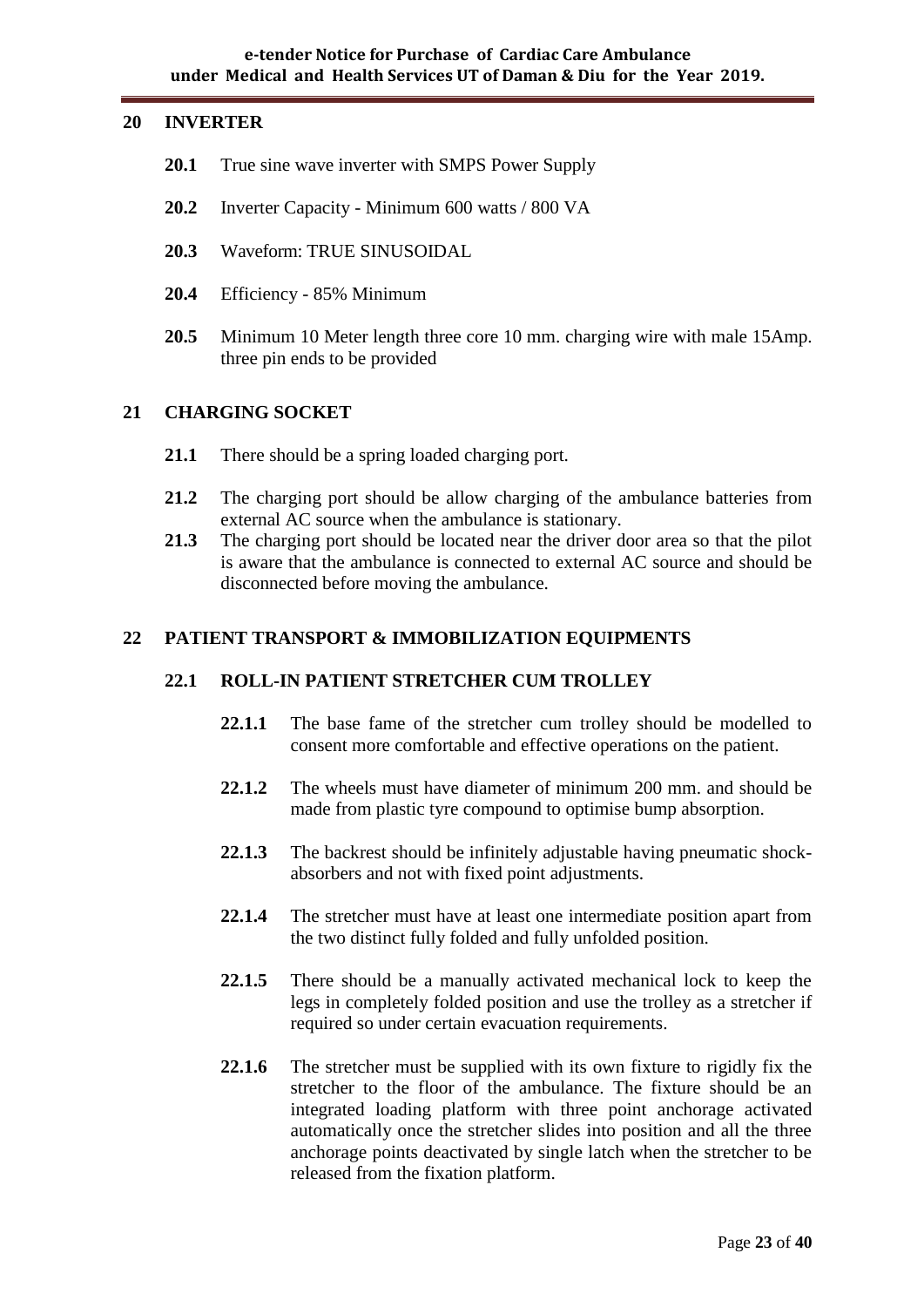- 22.1.7 The locking of the stretcher should be fully automatic without any manual intervention or activation of any locks or latches. The unlocking of the stretcher should be possible with one hand. The loading and unloading of the stretcher should be completely seamless and the loading wheels should not roll on the floor of the ambulance directly.
- **22.1.8** While loading the no part (including legs) should touch any part of the vehicle (like the rear entry foot step or the rear edge of the patient compartment at the floor level).
- **22.1.9** The loading platform should have an integrated foldable flap to guide the stretcher in and out of the ambulance without any part of the stretcher (including the legs) striking any part of the ambulance body including the rear footstep.
- **22.1.10** The loading platform should have integrated space in it to firmly accommodate a full body length spine board or even a scoop stretcher inside it for ergonomic storing. Once the loading is completed the foldable flap of the loading platform should be lifted and remain firmly in position not getting inadvertently opened when the vehicle is in move. This should be supported with pneumatic lifters.
- **22.1.11** The loading platform should be manufactured as an original equipment accessory by the stretcher manufacturer complying with the same standards as that of the stretcher.
- **22.1.12** The stretcher should be made from high grade aluminium and should not be more than 40 Kg. in weight.
- **22.1.13** The load capacity of the stretcher cum trolley should be  $200\pm10$  Kg.
- **22.1.14** The physical dimensions of the stretcher should be: Length:  $200 \pm 5$ cms., Width: 59±5 cms., Height: Adaptable to the height of the ambulance.
- **22.1.15** The stretcher must comply with Medical Device Directives (93/42/EEC) having the CE mark along with the four-digit code from the certifying agency.
- **22.1.16** The device must comply with EN 1789 standards.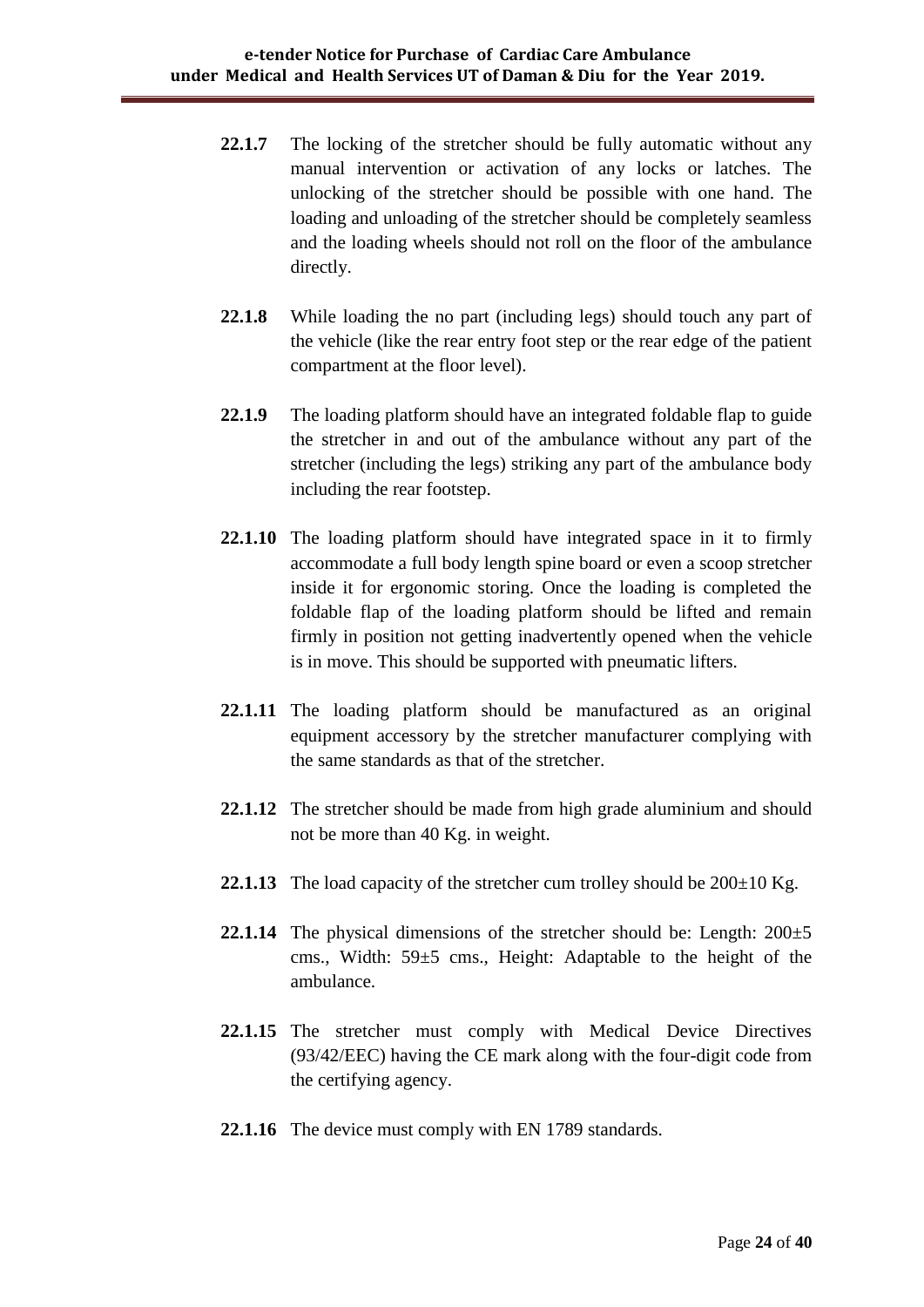#### **22.2 UNIVERSAL HEAD IMMOBILISER**

- **22.2.1** The universal head immobiliser must ensure optimum head immobilization to trauma patients. The immobiliser must have integrated universal belts for fixation with spine boards thereby allowing transportation of patients in critical conditions during long and uncomfortable journeys as well. The immobiliser should have physiological shape supporting the brain and avoiding as much as possible further compression of cranium and completing the immobilization the rachis through the cervical collar.
- **22.2.2** The unit should comprise of two mono block shells made of a soft plastic and a base. The mono block shells should be impermeable and should avoid absorption of any organic liquid (blood, vomit, mucous) and should be free from any seams and should have optimum thick protective film. The mono block shells should not get damaged by routinely used chemical substances or solvents in the ambulance and should remain soft in varying temperature conditions.
- **22.2.3** The mono block shells should be positioned on the base using wide and stable velcro system sewn to the base. Both the mono block shells must have through holes allowing inspection of the aural pavilion ALSo permitting verification of any loss of blood or liquids.
- **22.2.4** The holes ALSo generously accommodate the aural pavilion there by allowing the rescuer to communicate with the patient. The base should be able to accommodate two types of mono blocks for adult and paediatric patients by just removing an additional cushion in the centre of the base.
- **22.2.5** The device must comply with Medical Device Directives (93/42/EEC) having the CE mark along with the four-digit code from the certifying agency.

#### **22.3 SPINE BOARD**

- **22.3.1** The spine board should be extremely rugged in construction and should be built from high quality material thereby avoiding splintering and cracking.
- **22.3.2** The surface should be impervious to body fluids and secretions and should be completely seamless to eliminate ingress of fluid. It should have a firm surface for CPR & immobilization.
- **22.3.3** It should have compact dimensions for easy manoeuvring and should have provision for cervical collars or head immobilisers. It should have easy underside allowing easy lifting access. It should be x-ray translucent.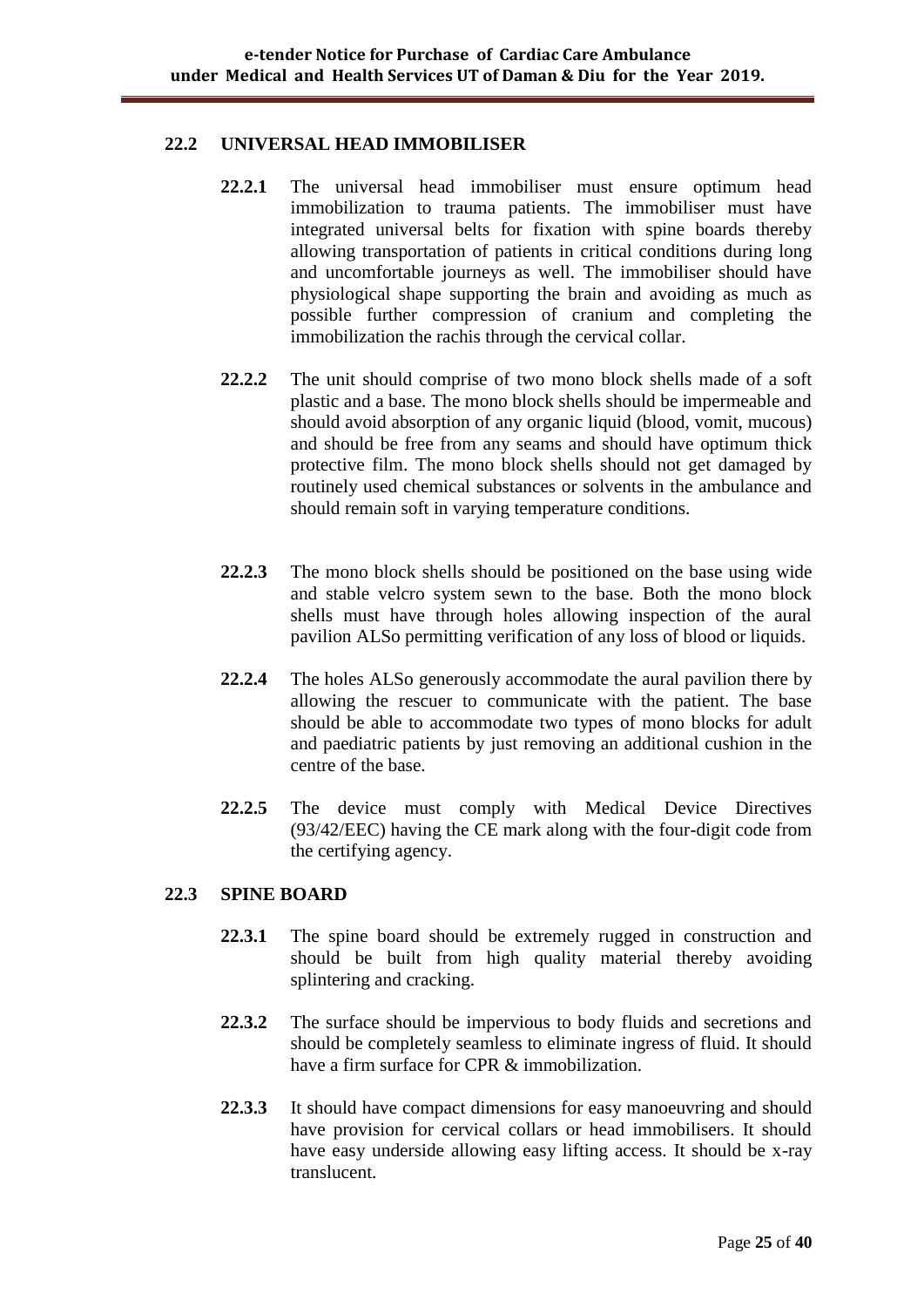- **22.3.4** The weight of the spine board should not be more than 10 Kgs.
- **22.3.5** The load capacity of the spine board should be  $180 \pm 10$  Kg.
- **22.3.6** The physical dimensions of the spine board should be: Length:  $180±5$ cms., Width:  $40\pm5$  cms., Height:  $5\pm0.5$  cms.
- **22.3.7** The device must comply with Medical Device Directives (93/42/EEC) having the CE mark along with the four-digit code from the certifying agency.

#### **22.4 SCOOP STRETCHER**

- **22.4.1** The stretcher should be designed allowing coupling and uncoupling of any of the ends and gently scoop up the patient using the two scoops of the stretcher.
- **22.4.2** The stretcher should be telescopic to accommodate the tallest patient and should be folded for compact storage. The frame should be made of high quality anodised aluminum and blades should be made up of extruded aluminum.
- **22.4.3** The scooping blades should be fixed with aluminum frame by interposition of alloy fusions. It should have an integrated handle to select the length of the distal part of the stretcher. The scoop stretcher should be easily foldable in one swift movement.
- **22.4.4** It should have easy locking and unlocking nylon restraint belts to fix the patient to the stretcher. The fixture should have two points of holding the stretcher but only one point of fastening.

The fastening point should have a locking system operated by single hand with lockable twist with locking arrangement to protect any inadvertent use.

- **22.4.5** The stretcher must be supplied with an ambulance mount manufactured as an original accessory by the manufacturer to rigidly fix the stretcher in folded condition to the wall of the ambulance in vertical position.
- 22.4.6 The weight of the stretcher should not be more than 10 Kgs.
- **22.4.7** The load capacity of the stetcher should be  $180 \pm 10$  Kg.
- **22.4.8** The physical dimensions of the stretcher should be: Maximum Unfolded Dimension: Length: 220±5 cms., Width: 44±5 cms., Height: 6±0.5 cms. Maximum Folded Dimension: Length: 170±5 cms., Width:  $44\pm5$  cms., Height:  $6\pm0.5$  cms.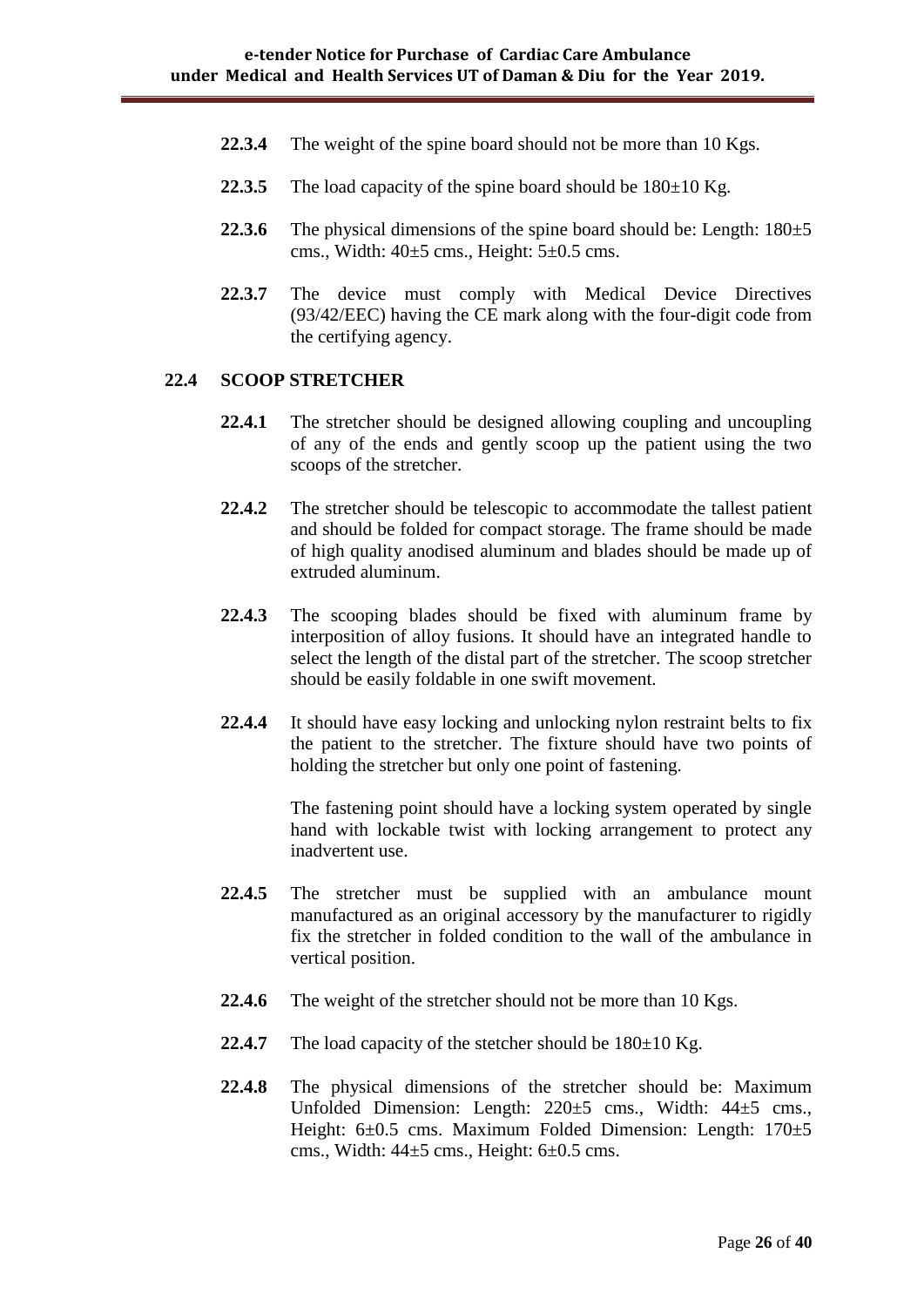**22.4.9** The device must comply with Medical Device Directives (93/42/EEC) having the CE mark along with the four-digit code from the certifying agency.

### **22.5 EVACUATION CHAIR**

- **22.5.1** Evacuation Chair should be made from aluminum alloy with built-in pull through handles for easy handling.
- **22.5.2** The chair should have four wheels out of which two should be fixed and two should be pivoting type.
- **22.5.3** The evacuation chair should be mounted to the rear door (on the codriver side).
- **22.5.4** The weight of the stretcher should not be more than 12 Kgs.
- **22.5.5** The load capacity of the wheel chair should be  $150 \pm 10$  Kg.
- **22.5.6** The physical dimensions of the wheel chair should be: Height:  $90 \pm 5$ cms., Width: 50±5 cms., Depth: 20±1 cms.
- **22.5.7** The device must comply with Medical Device Directives (93/42/EEC) having the CE mark along with the four-digit code from the certifying agency.

#### **23 RESUSCITATION & AIRWAY MANAGEMENT EQUIPMENTS**

#### **23.1 OXYGEN FLOWMETER**

- 23.1.1 The oxygen flow-meter should be fully compatible to the oxygen terminal outlets. These must be direct mounted and operated by oxygen supply inside the ambulance.
- 23.1.2 The oxygen outlet should have integrated outlet probes complying with DIN-13260-2 made up of stainless steel and manufactured as an original OE either by the terminal outlet manufacturer or the oxygen flow meter manufacturer. Any other third party manufactured probe won"t be accepted.
- **23.1.3** The flow tube should be calibrated in the range of 0 to 15 litres per minute. The flow tube must be calibrated in dual scale thereby allowing precision settings in low flow ranges as well. The ultra accurate flow tubes must have extra accuracy in low flow ranges there by ensuring high clinical efficiency to the end users.
- **23.1.4** The tubes should have accuracy not exceeding +/- 0.05 LPM for flow in the range of 1 LPM. The Flow-meter body should be made of high quality chrome plated brass. Both the inner and outer tubes should be made from special clear and impact resistant high-grade polycarbonate.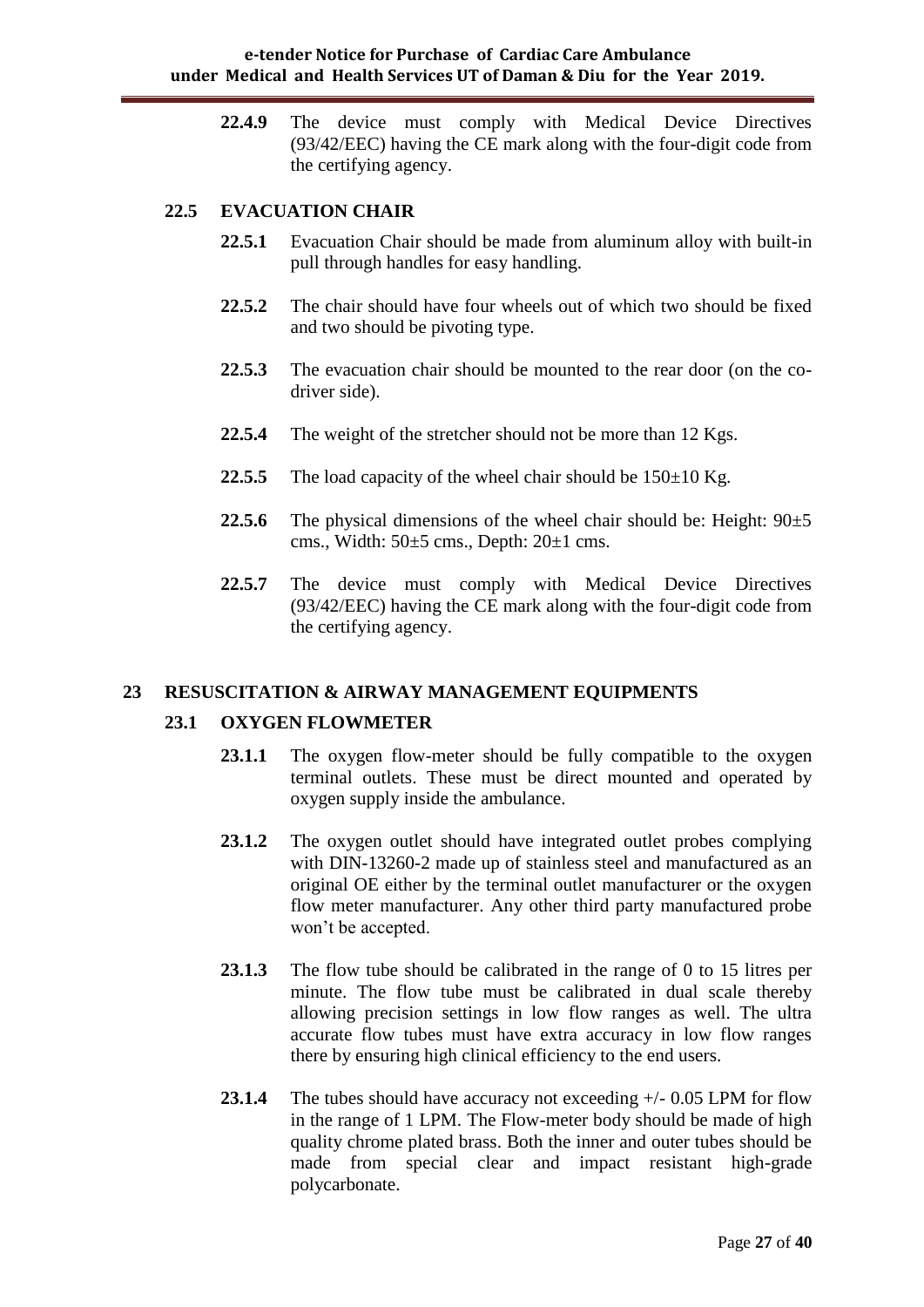- 23.1.5 The float be made up of stainless steel and should rest on chrome plated solid brass, vitone rubber and plastic. The humidifier must ensure moderate relative humidity to the breathing oxygen.
- **23.1.6** Bubble humidifier with porous diffuser should be designed to increase the humidity level with minimal noise.
- 23.1.7 The humidifier should be reusable and auto-clavable till 130 degree C and made of Polycarbonate.
- **23.1.8** The scope of supply should include insufflation kits and nasal prongs.
- **23.1.9** The body of the flowmeter should have a flow selector switch to bypass the flow of the oxygen through the humidifier and allow nebulization to the patient directly using the flow of the oxygen. Once the process of administering nebulizer is complete the flow selector switch can be set back to standard oxygenation.
- **23.1.10** The device must comply with Medical Device Directives (93/42/EEC) having the CE mark along with the four-digit code from the certifying agency.
- **23.1.11** The device must comply to the latest international standard ISO 15002:2008.

#### **23.2 SUCTION ASPIRATOR**

- **23.2.1** An electrically powered portable suction unit of highly rugged and modern design should be provided. It should be very compact, handy and housed in ergonomically designed ABS casing. The unit must have integrated oil free no maintenance piston pump ensuring high level of functionality and dependability as a professional suction unit.
- **23.2.2** The suction capacity of the pump should be minimum 30 LPM. The on / off switch should be water resistant. The unit should be equipped with a vacuum gauge to show the vacuum level.
- **23.2.3** The vacuum level should be adjustable from 0 to 630 mm. of Hg by means of a rotary control knob on the front panel of the machine, easily accessible by the Doctor / EMT / Paramedic.
- **23.2.4** The unit should be supplied with a 1000 ml. polycarbonate collection jar auto-clavable at  $121^{\circ}$ C with overflow safety valve that, during operation, there by preventing any liquid or secretion from reaching and damaging the vacuum pump.
- 23.2.5 The device must have integrated built-in lead batteries allowing minimum 1hour autonomous operation. The unit should be able to work on 12V DC and 240V AC.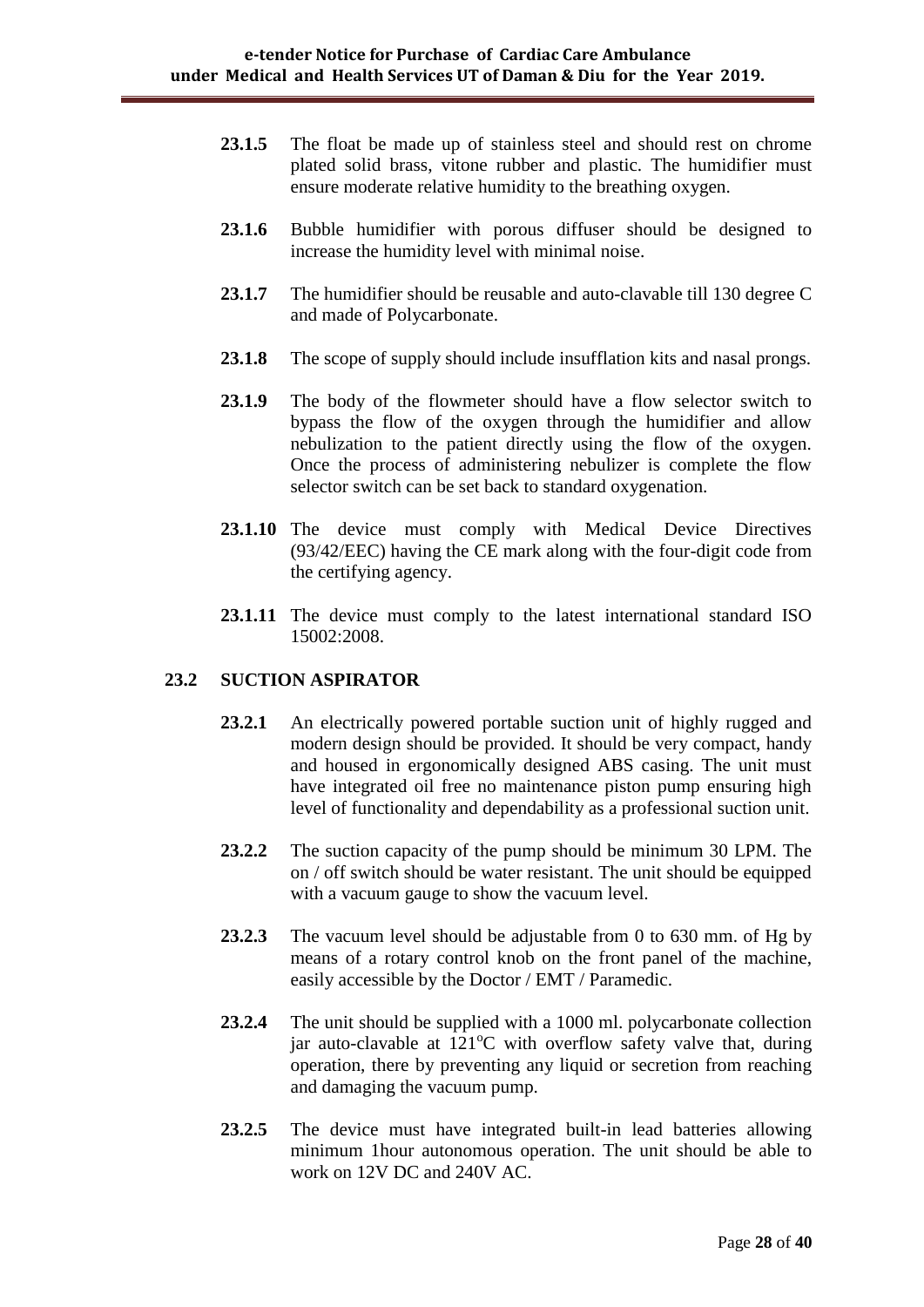- **23.2.6** The total weight of the unit should not be more than 5 Kg. The scope of supply must include bacteria filter and suction hose.
- **23.2.7** The unit should be supplied with its own wall fixture to rigidly fix the unit to the ambulance wall. The fixture should be manufactured as an original equipment accessory by the manufacturer.
- **23.2.8** The device must comply with Medical Device Directives (93/42/EEC) having the CE mark along with the four-digit code from the certifying agency.
- **23.2.9** The device should be certified for application in an ambulance and the ambulance wall mount for the device must be EN1789 compliant.

#### **23.3 INTUBATION KIT**

The contents of the kit should include the following:

- **23.3.1** Laryngoscope Handle (Minimum 28mm. Diameter) 1No. Made from Chrome Plated Brass
- **23.3.2** Stainless Steel Fibre Optic Macintosh Blades (One each of ize: 1, 2, 3 & 4) - 1 Set
- **23.3.3** The laryngoscope and the blades must comply with Medical Device Directives (93/42/EEC) having the CE mark along with the four-digit code from the certifying agency.
- **23.3.4** The device as well as the wall mount must be manufactured in an ISO 13485 certified facility.
- **23.3.5** Guedel airway set (0,1,2,3,4) 1 No.
- **23.3.6** Endotracheal Tube set (6,7,8,9) 1 No.
- **23.3.7** Adhesive Tape 1 No.

#### **23.4 EMERGENCY KIT**

The contents of the kit should include the following:

- 23.4.1 Sphygmomanometer with Adult & Paediatric Cuff
- **23.4.2** Stethoscope
- **23.4.3** Portable Oxygen Bottle 1L with Pressure Reducer and Connecting Tube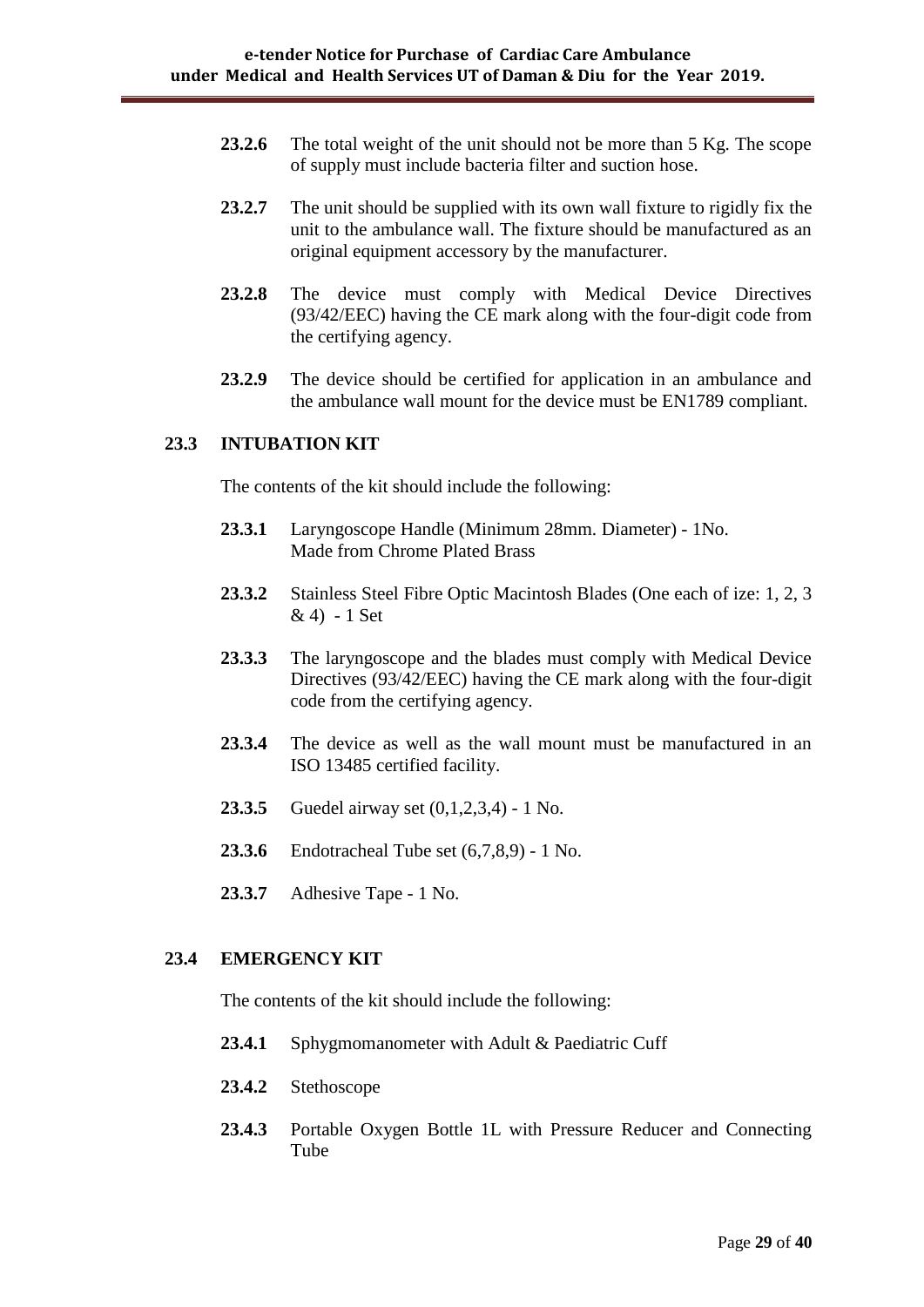| 23.4.4 Resuscitator Bag with Mask (1 Adult, 1 Paediatric) |  |                                                           |  |  |  |  |  |  |  |
|-----------------------------------------------------------|--|-----------------------------------------------------------|--|--|--|--|--|--|--|
|                                                           |  | 23.4.4.1 Adult Desuscitator with canacity of 1600 ml & Da |  |  |  |  |  |  |  |

- **23.4.4.1** Adult Resuscitator with capacity of 1600 ml. & Paediatric Resuscitator with capacity of 500 ml. respectively
- **23.4.4.2** Should be CE or its equivalent certified
- **23.4.4.3** Components made from Latex free Silicone material
- **23.4.4.4** Should be Non-Toxic & Non-Allergic
- 23.4.4.5 Easy to disassemble/assemble for efficient cleaning
- **23.4.4.6** Autoclave-able
- **23.4.4.7** Should have reservoir bag and transparent face mask
- **23.4.4.8** Should have intake valve with oxygen connector & an additional connector to connect to reservoir bag
- **23.4.4.9** Should also be decontaminated by ETO sterilization or cold sterilization
- **23.4.4.10** Should have transparent, low resistance, non-rebreathing valve without any forward or backward leaks**.**
- **23.4.4.11** Should have pressure relief device
- **23.4.4.12** Should have a standard 15mm. / 22mm. (ID/OD) at the patient end which connects to all standard masks & 15mm E/T Tube connectors
- **23.4.4.13** Should have quick and uniform bag re-expansion
- **23.4.4.14** Should allow use in spontaneously breathing patients
- **23.4.4.15** Should allow effective IPPV
- **23.4.5** Portable Manual Suction Device
	- **23.4.5.1** Should be independent of any power source and should be able to develop 500mm. of Hg of vacuum and 25 LPM of suction flow rate.
	- 23.4.5.2 Should be simple to operate by foot, hand or knee to clear patients' airways safely and efficiently, anytime, anywhere.
	- **23.4.5.3** All components should be easily accessible and should be remove-able, for cleaning and replacing.
	- **23.4.5.4** Should be completely autoclave-able
	- **23.4.5.5** The device should be complete with aspiration pump, suction vessel and over spill protection
	- **23.4.5.6** Physical Dimensions should not exceed: Length: 220±5 mm., Width: 170±5 mm., Height: 110±5 mm.
	- **23.4.5.7** The weight should not exceed  $1.5\pm0.1$  kg.
- **23.4.6** Magill Forceps
- **23.4.7** Universal scissor
- **23.4.8** Non-rebreathing Mask Adult & Paediatric (1 Each)
	- **23.4.8.1** Low Resistance Check valve to prevent the re-breathing through the mask
	- **23.4.8.2** Should be CE or its equivalent certified
	- **23.4.8.3** Should Allow exhaled gases to escape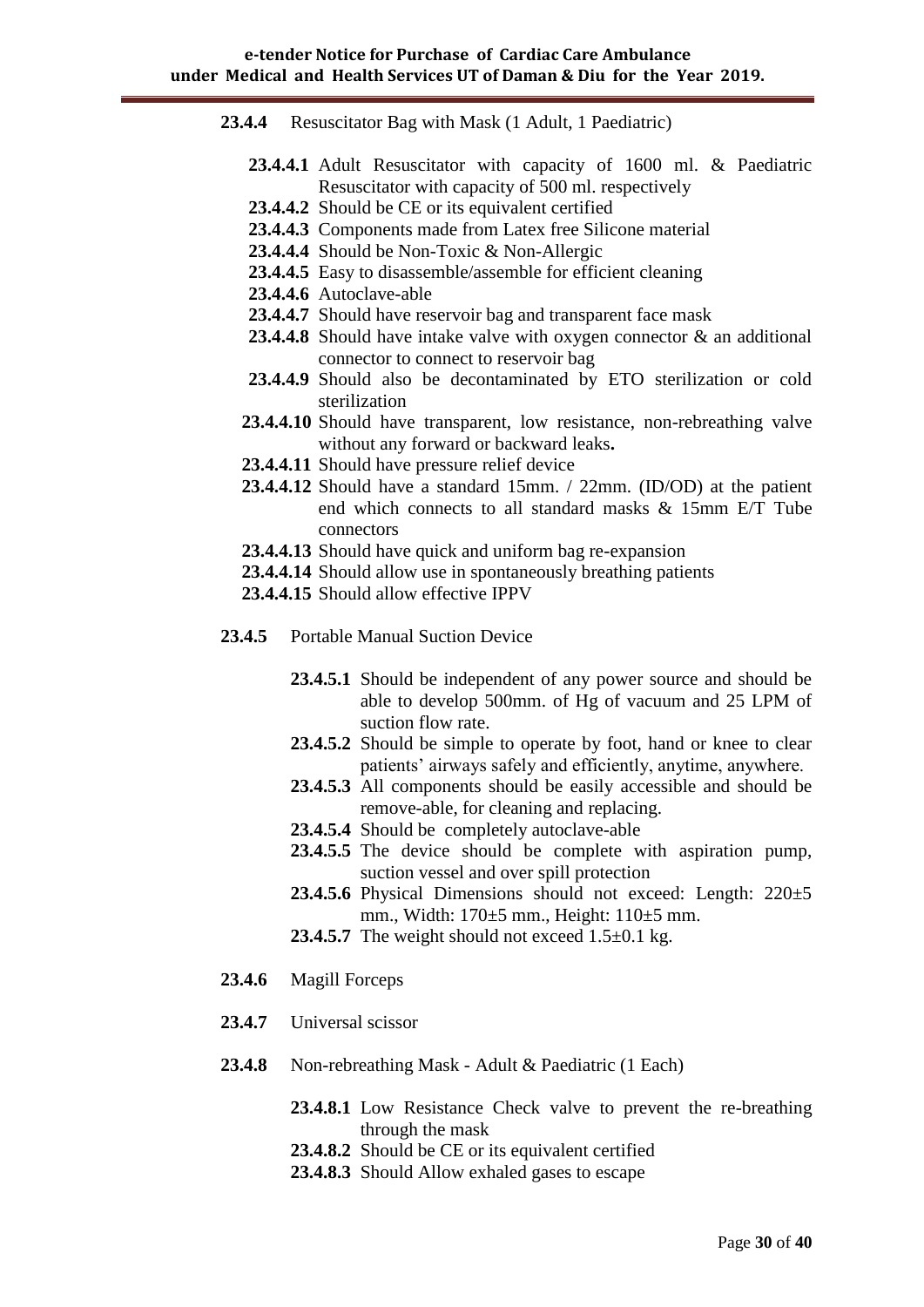- **23.4.8.4** Latex Free , Odorless, Transparent Vinyl **23.4.8.5** Adjustable elastic band **23.4.8.6** With 1.5 Lt Reservoir bag **23.4.8.7** Tubing : 7 ft length
- **23.4.9** Tongue forceps
- **23.4.10** Tourniquet
- **23.4.11** Plastic penlight
- **23.4.12** Digital Thermometer
- **23.4.13** Tongue Depressor

#### **24 CARDIAC DEFIBRILLATOR CUM PATIENT MONITOR**

- **24.1** The device should be a combined device with:
	- **24.1.1** Therapy Unit for Defibrillation and Non-invasive Pacing
	- **24.1.2** Monitor Unit for ECG,  $SpO<sub>2</sub>$ , Non-invasive Blood Pressure and CO<sub>2</sub>
- **24.2** The device must be supplied with its ambulance wall mount as an original accessory manufactured and certified by the manufacturer.
- **24.3** The ambulance mount should have built-in charger to automatically charge the internal battery of the device when the device in mounted on it.
- **24.4** It should be portable and lightweight Weight should not exceed 8 (with battery)
- **24.5** The device with the ambulance mount and all the accessories must comply with Medical Device Directives (93/42/EEC) having the CE mark along with the four-digit code from the certifying agency.
- **24.6** The device with the ambulance mount must comply with EN 1789 standards.
- **24.7** The device must be certified against Environmental Conditions, Operational Shocks, Crash Safety Category as per RTCA/DO-160F Standard.
- **24.8** It should have a minimum 8 inch diagonal colour monitor with bright displays visible from any angle and in most lighting conditions.
- **24.9** The monitor should be able to display at least up to 6 traces simultaneously.
- **24.10** The device should also be certified as minimum IP X4 for waterproof & IP 5X for dust proof as per IEC 60529.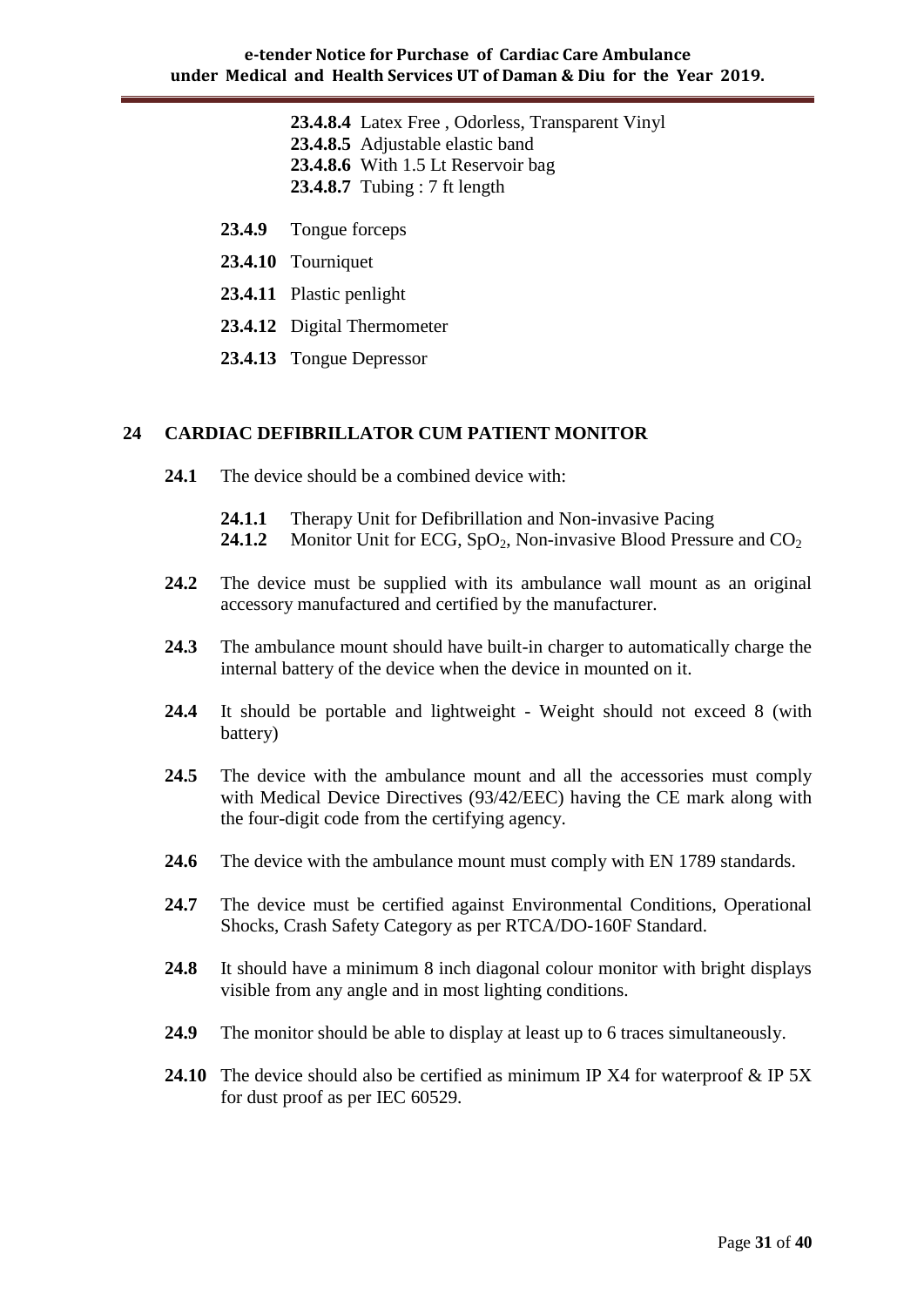#### **24.11** E.C.G

- **24.11.1** E.C.G. pick up from paddles, pads and leads
- **24.11.2** Multiple lead ECG monitoring
- **24.11.3** Facility of 12-lead ECG
- **24.11.4** Facility for arrhythmia detection of at least the peri-arrest rhythm disturbances
- **24.11.5** ST segment analysis
- **24.11.6** Generates audio-visual alarms for arrhythmia and set parameter
- **24.11.7** Lead off detection

#### **24.12** Defibrillator

- **24.12.1** Should be both Manual and AED
- **24.12.2** Changeover from AED to manual by switching the knob or pressing the button
- **24.12.3** Biphasic wave form with full impedance compensation
- **24.12.4** Should be able to Defibrillate using either paddles or pads
- **24.12.5** Selection level of energy from minimum 2 joule up to 200 Joules
- **24.12.6** Energy selection and Charging possible from the front panel of the device and from the paddles
- 24.12.7 Should be able to charge to its highest energy level in less than 10 seconds.
- **24.12.8** User friendly method of delivering shock Specified buttons on the equipment with clear indications of steps of defibrillation
- 24.12.9 Should have capability to assess paddle-to-patient contact and to make compensation to the selected deliverable shock
- **24.12.10** On synchronized mode "SYNC" message should be flashed on the screen
- **24.13** AED Mode
	- **24.13.1** Usable for 8 years to adult age group
	- **24.13.2** Energy Output: Biphasic with energy output conforming to the latest international guidelines
	- **24.13.3** Charge Time less than 10 seconds
	- **24.13.4** Analysis Time less than 15 seconds
	- **24.13.5** Loud and clear Audible Prompts **to** guide through the steps of CPR as well
	- **24.13.6** Clearly visible Visual Prompts
	- **24.13.7** Easy to understand and operate controls
	- **24.13.8** Low Battery Indicator
	- **24.13.9** Battery Capacity: At least 100 discharges for use in adults
- **24.14** Transcutaneous (Non-invasive) Pacing
	- **24.14.1** Demand and Fixed modes
	- **24.14.2** Adjustable rate and output (mA)
- **24.15** Pulse Oximetery
	- **24.15.1** Should have separate displays for  $SpO<sub>2</sub>$ , Pulse rate and Plethysmographic waveform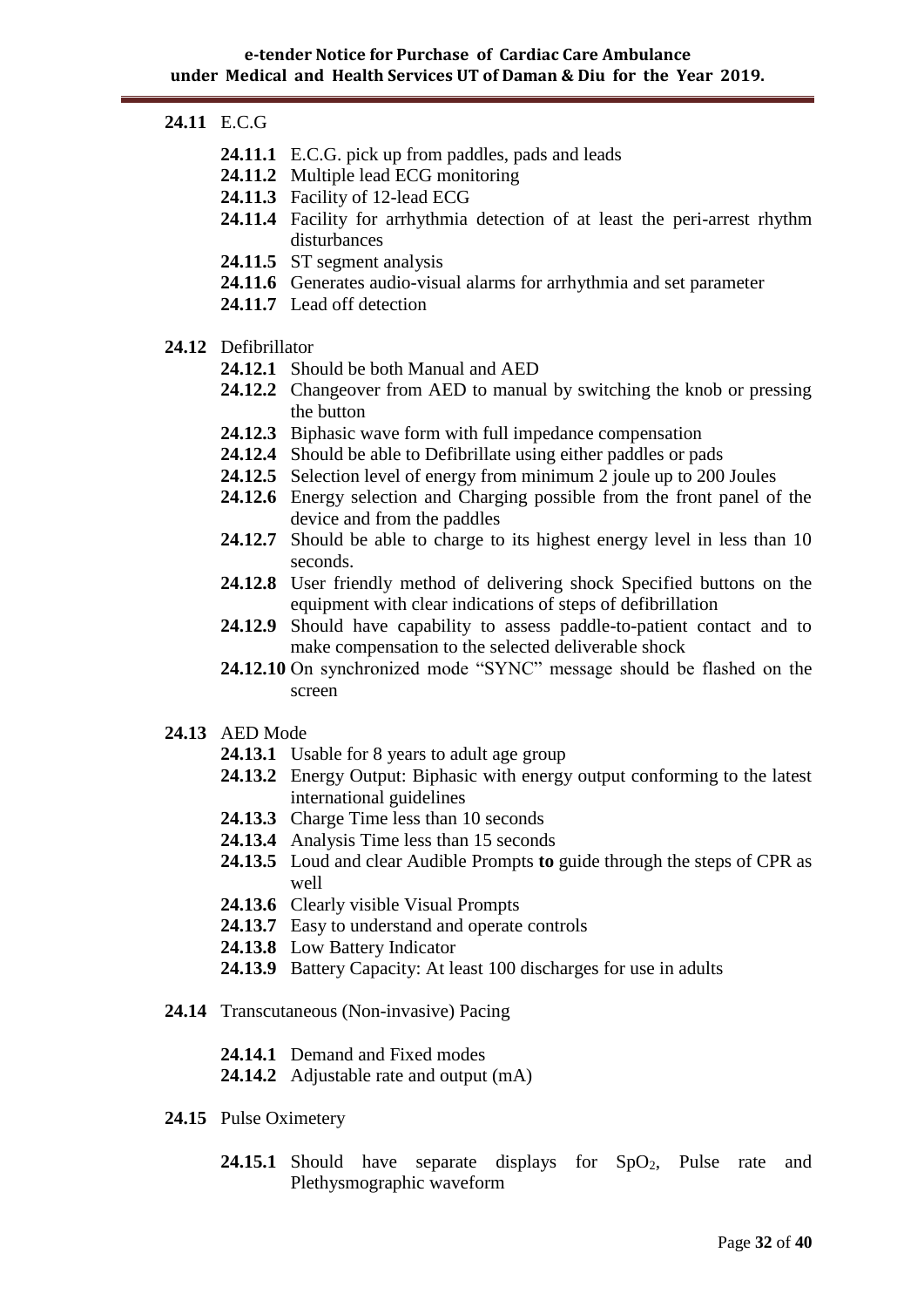- **24.15.2** Should have bar graph displays for Pulse Amplitude and Perfusion quality indication
- **24.15.3** Should have a variable audible tone that varies in pitch with rise and fall of oxygen saturation
- **24.15.4** Should have on screen display of  $SpO<sub>2</sub>$  and Pulse Alarm limits readings
- **24.15.5** Should have audible & visual alarm for low/high pulse rate and saturation
- **24.15.6** Functioning and accuracy should be Low perfusion tolerant
- **24.15.7** Sensor Probe should be reusable
- **24.15.8** User selectable alarm limits
- **24.16** Non Invasive Blood Pressure
	- **24.16.1** Display of systolic, diastolic and mean arterial pressures
	- **24.16.2** Capable of making continuous, manual and interval measurements
	- **24.16.3** Alarm Limits: Selectable alarm limits.
- **24.17** Battery
	- **24.17.1** Rechargeable
	- **24.17.2** Capable of minimum 4 hours of monitoring and giving up to minimum 100 energy shocks at the highest level.
	- **24.17.3** Low battery and charging indicator should be there.
	- 24.17.4 Should be capable of delivering DC shock with AC plugged in even if battery is fully discharged.
- **24.18** Printer
	- **24.18.1** Minimum 100mm. wide integrated strip chart printer.
	- **24.18.2** Prints the primary ECG lead with event annotations and event summary reports, including ECG rhythm strips and 12-lead ECG reports.
	- **24.18.3** Should print measurements in real-time.
- **24.19** Communication
	- **24.19.1** Upgradable to have the facility for Wireless data transfer via integrated GSM modem to computer and central console / receiving hospital.

#### **25 TRANSPORT VENTILATOR**

- **25.1** Time-cycled, volume controlled and pressure limited emergency ventilator for the controlled ventilation of patients.
- **25.2** Compact dimension of the ventilator should not exceed 225x100x225 mm. (WxHxD) and the weight not exceeding 3.2 Kg. maximum.
- **25.3** The ventilator must have integrated handle for lifting and carrying by hands as well as quick latching to all common rail and pole profiles.
- **25.4** Ventilation Mode: IPPV / CMV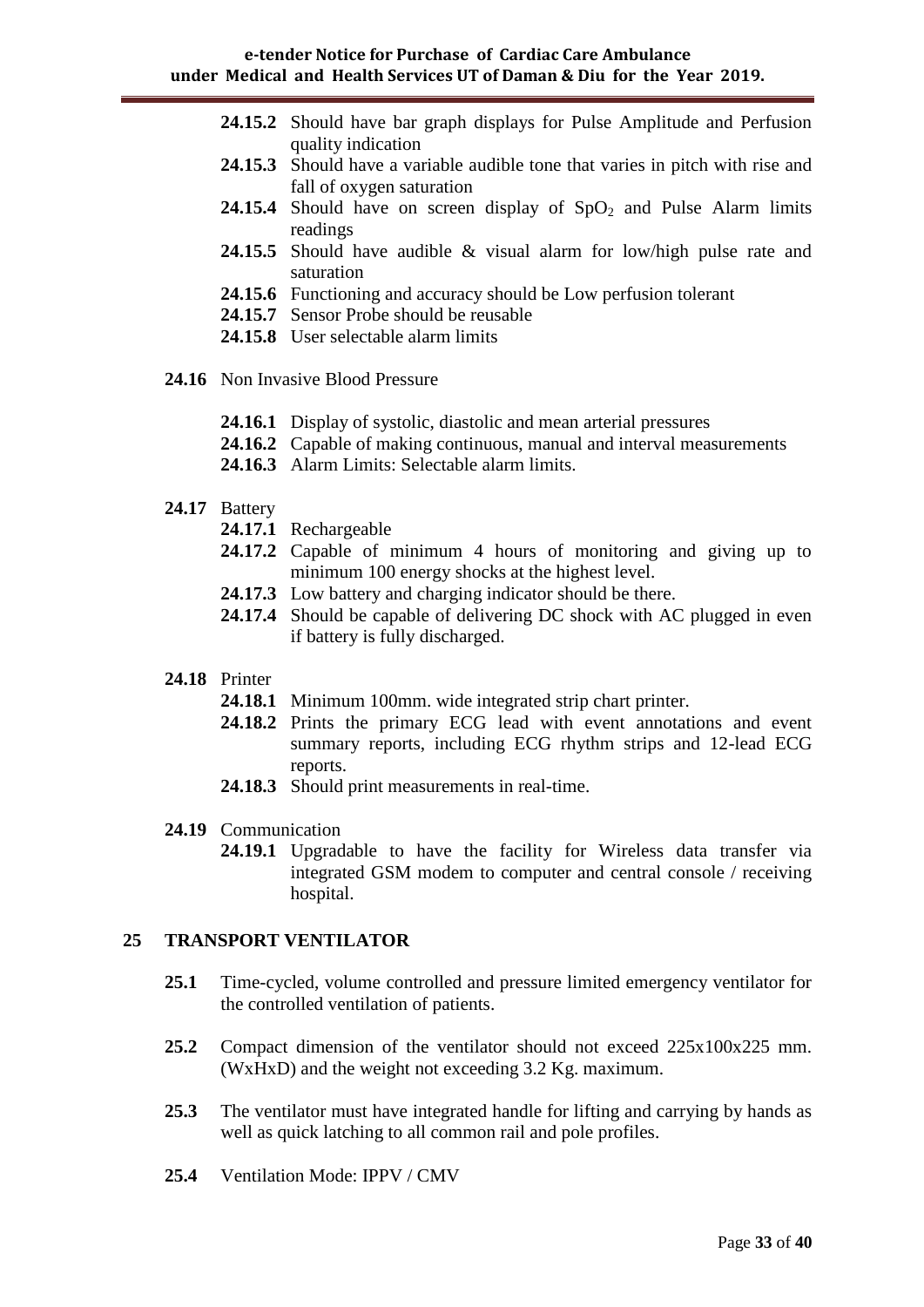- **25.5** Ventilation Frequency: 4 to 54 per minute
- **25.6** Minute Volume: 3 to 20 LPM
- **25.7** I:E Ratio: 1:1.5 Fixed. Maximum
- **25.8** Airway pressure: 25 to 60 mbar
- **25.9** Oxygen Concentration: Approx 60% in Air Mix and 100% in No Air Mix Modes.
- **25.10** Gas consumption of control: Not exceeding 1 LPM
- **25.11** Pressure Gauge Display: -10 to 80 mbar.
- **25.12** Both audible and visual alarms for Supply Pressure Low, Airway Pressure High and Airway Pressure Low.
- **25.13** The device should be supplied with the ambulance mount complying to the same standard as the ventilator as well as manufactured as an OE by the manufacturer not any retrofit item from any other sources.
- **25.14** The device with the ambulance mount and all the accessories must comply with Medical Device Directives (93/42/EEC) having the CE mark along with the four-digit code from the certifying agency.
- **25.15** The ventilator must be vibration tested and certified as per MIL STD 810 F standard.
- **25.16** The device must comply with EN 1789 standards.

#### **26 SYRINGE INFUSION PUMP**

- **26.1** The device should have continuous mode operation.
- **26.2** It should have programmable flow rate from 0.1 to 500 ml/hr.
- **26.3** It should be able to work with standard disposable syringes of varied makes and models.
- **26.4** There should be selectable occlusion pressure trigger level from 100 mm hg to 900 mm Hg to allow user a range of application.
- **26.5** The device should have a comprehensive alarm package including alarm pressure, pre alarm, end of infusion, low battery, near empty alarm, syringe disengaged alarm etc.
- **26.6** The device must comply with Medical Device Directives (93/42/EEC) having the CE mark along with the four-digit code from the certifying agency.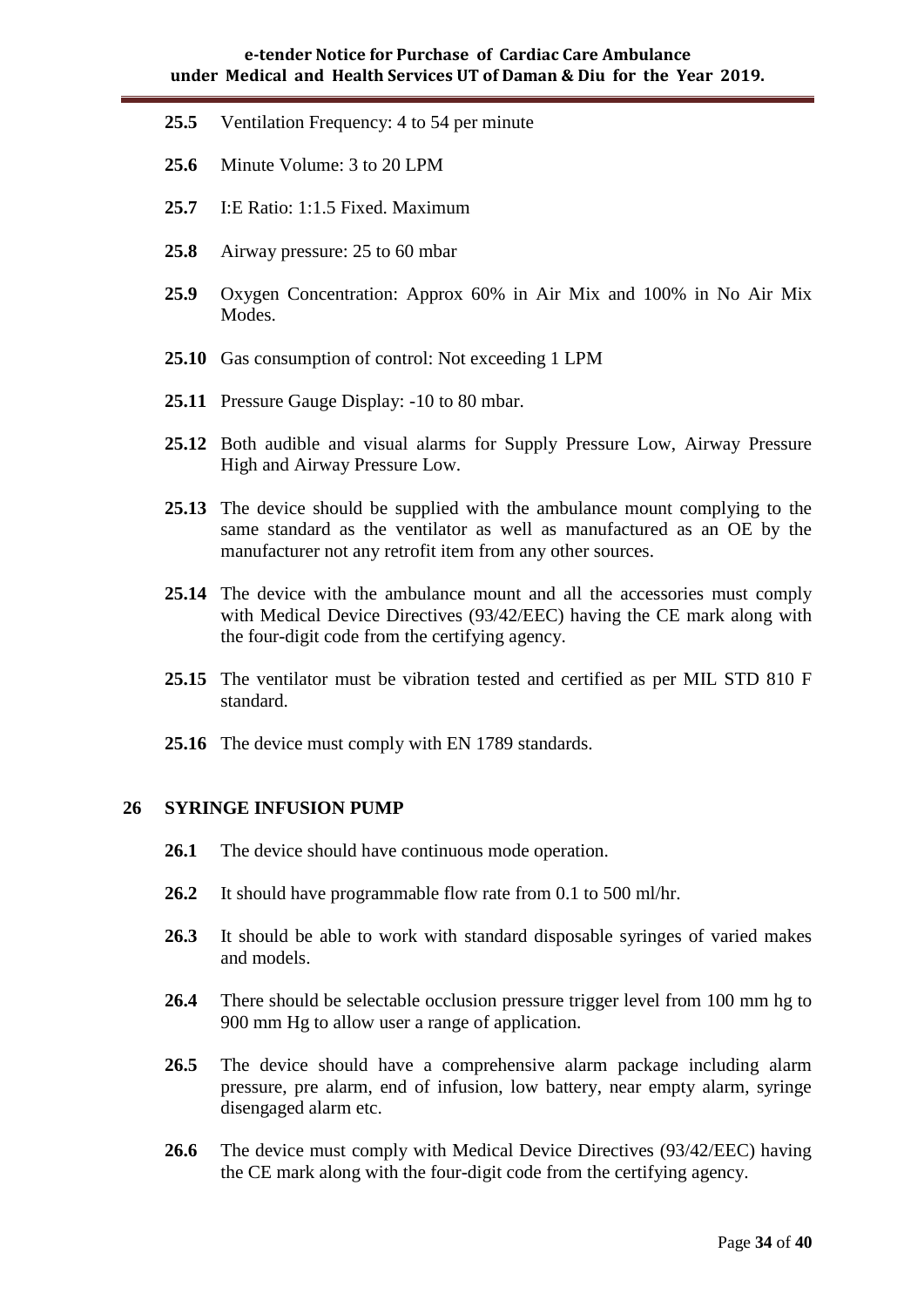#### **27 STANDARD MANDATORY MISCELLANEOUS EQUIPMENT**

Each ambulance shall be equipped with, but not limited to the following:

- **27.1** Fire extinguishers: Two, (ABC dry chemical or carbon dioxide) minimum 1Kg. unit, in a quick release bracket, one mounted in the driver/cab compartment or in the body reachable from outside the vehicle and one in the patient compartment.
- **27.2** "No Smoking", " Oxygen Equipped" and "Fasten Seat Belts" signs: Conspicuously placed in the cab and patient compartment.

#### **28 PORTABLE AND TRANSPORT REFRIGERATOR**

The device should have active temperature regulation through compressor driven technology ensuring active temperature control independent of ambient temperature and with following features:

- **28.1** Capacity: Minimum 10L
- **28.2** Input Voltage: 12V DC
- **28.3** Power Consumption: Not exceeding 30W
- **28.4** Temperature Range:  $+10^{\circ}$ C to  $-18^{\circ}$ C, continuously variable through electronic thermostat
- **28.5** Temperature Display: Integrated Digital Display on the device
- **28.6** Interior Lighting inside the refrigerator chamber: Integrated LED
- **28.7** Compliance: CE, e-approval to 2006/28/EC (Automotive EMC Directive)

## **29 Rescue Tools:**

- **29.1** 12" Wrench Adjustable, Open-end
- **29.2** 12" Screw Driver Standard Square Bar
- 29.3 8" Screw Driver Philips Head #2
- **29.4** Hacksaw with 12" Carbide Wire Blade
- **29.5** Vice Grip Pliers 10"
- **29.6** 5 Ib Hammer with 15" Handle
- **29.7** Fire Axe But, 24" Handle
- **29.8** Wrecking Bar with 24" Handle
- **29.9** 51" Crowbar Pinch Point
- **29.10** Bolt Cutter with 1" tip 1-1/4" jaw opening
- **29.11** Folding Shovel Pointed Blade
- **29.12** Tin Snips, Double Action 8" minimum
- **29.13** Gauntlets, Reinforced Leather covering past mind forearm: One pair
- **29.14** Rescue Blanket
- **29.15** Ropes 5400 Ibs Tensile Strength in 50" length in protective bags
- **29.16** Mastic Knife (able to cut seat belt webbings)
- **29.17** Spring Load centre punch
- **29.18** Pruning Saw
- **29.19** Heavy Duty 2"x4" and 4"x4" shoring cribbing blocks, various lengths.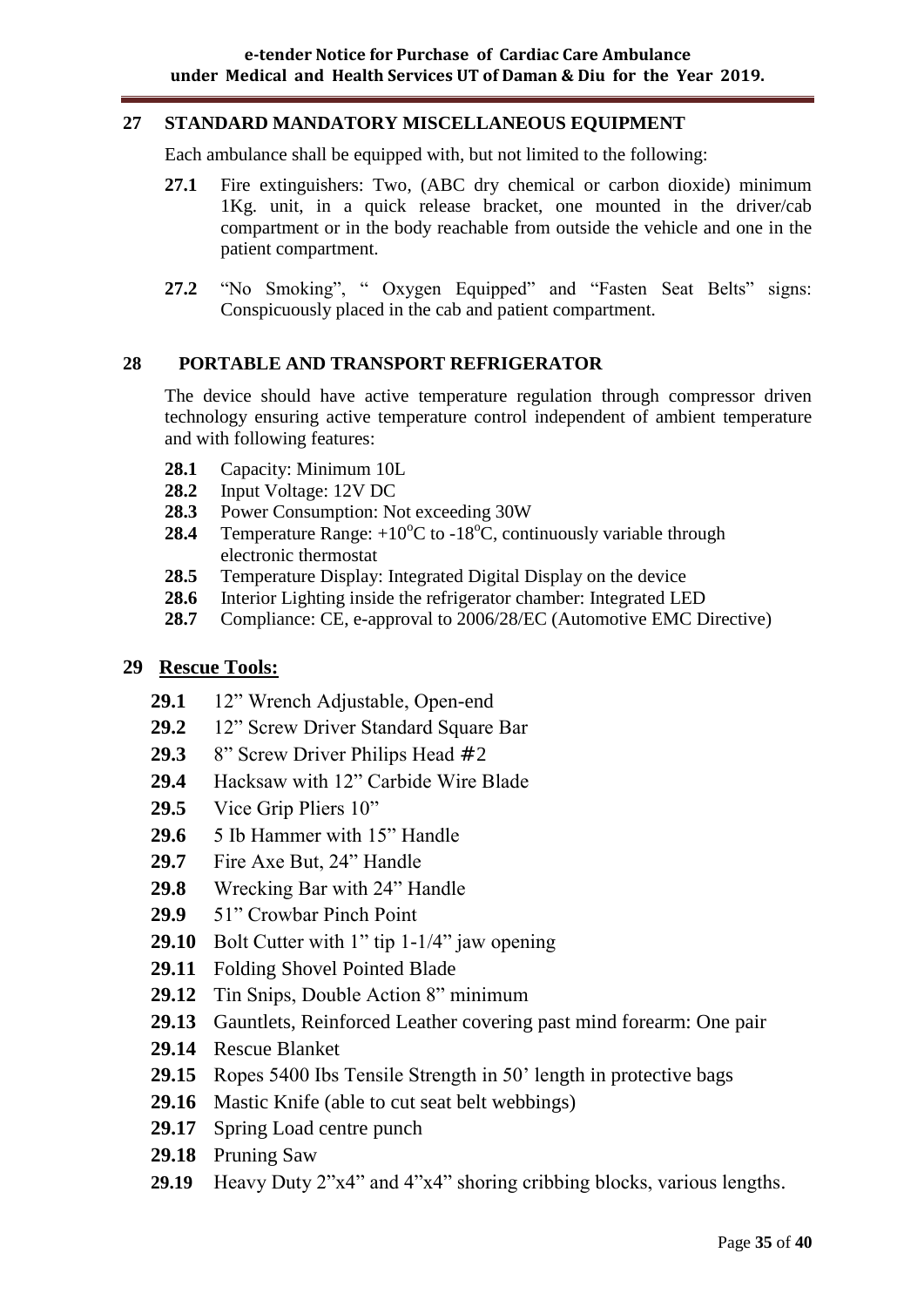# **ANNEXURE - B**

| Sr.<br>No. | Document/Certificate                                                                                                                 | <b>Uploaded</b><br>& Enclosed |
|------------|--------------------------------------------------------------------------------------------------------------------------------------|-------------------------------|
| A.         | <b>General Documents:</b>                                                                                                            |                               |
| 01.        | PAN <sub>No.</sub>                                                                                                                   | Yes / No                      |
| 02.        | GST Registration No.                                                                                                                 | Yes / No                      |
| 03.        | Capacity and Quality Certificate                                                                                                     | Yes / No                      |
| 04.        | <b>Manufacturing License Copy</b>                                                                                                    | Yes / No                      |
| 05.        | Turnover Certificate<br>of<br>Chartered Accountants<br>for<br>last Two Years/ IT Returns                                             | Yes / No                      |
| 06.        | Verification, Undertaking, Checklist<br>and<br>Documents<br>as per Annexure - A.                                                     | Yes / No                      |
| 07.        | Scan copy of Terms and Conditions of the Tender<br>Documents duly Stamped and Signed on each page.                                   | Yes / No                      |
| 08.        | copy of Scope of Work correctly filled with<br>Scan<br>Stamped and Signed on each page.                                              | Yes / No                      |
| 09.        | Affidavit Notorised on Stamp paper - As per clause<br>mentioned at Conditions of Contract - Acceptance of<br>Tender at point $- (M)$ | Yes / No                      |
| <b>B.</b>  | <b>Desirables:</b>                                                                                                                   |                               |
| 01.        | Original Product Literature of each quoted product.                                                                                  | Yes / No                      |
| 02.        | List of Installations / Users / Customers with Phone Numbers.                                                                        | Yes / No                      |
| 03.        | Compliance Statement as per format on Annexure - C.                                                                                  | Yes / No                      |
| 04.        | Scan copy of Annexure - B of the Tender Documents<br>duly Stamped and Signed.                                                        | Yes / No                      |

## **SCHEDULE OF DOCUMENTS ATTACHED**

It is verified that all the certificates/permissions/documents are valid and current as on date and have not been withdrawn/cancelled by the issuing authority. It is further verified that the represents at Sr.No. A-6, A-9 & B-3 declaration part are as per the format prescribed by the Administration and it is clearly and distinctly understood by me/us that the tender is liable to be rejected if on scrutiny and of these certificates is found to be not as per the prescribed format of Administration.

I/We further undertake to produce on demand the original certificate/ permission/ document for verification at any stage during the processing of the tender.

Date:

Place:

Sign & Stamp of tenderer.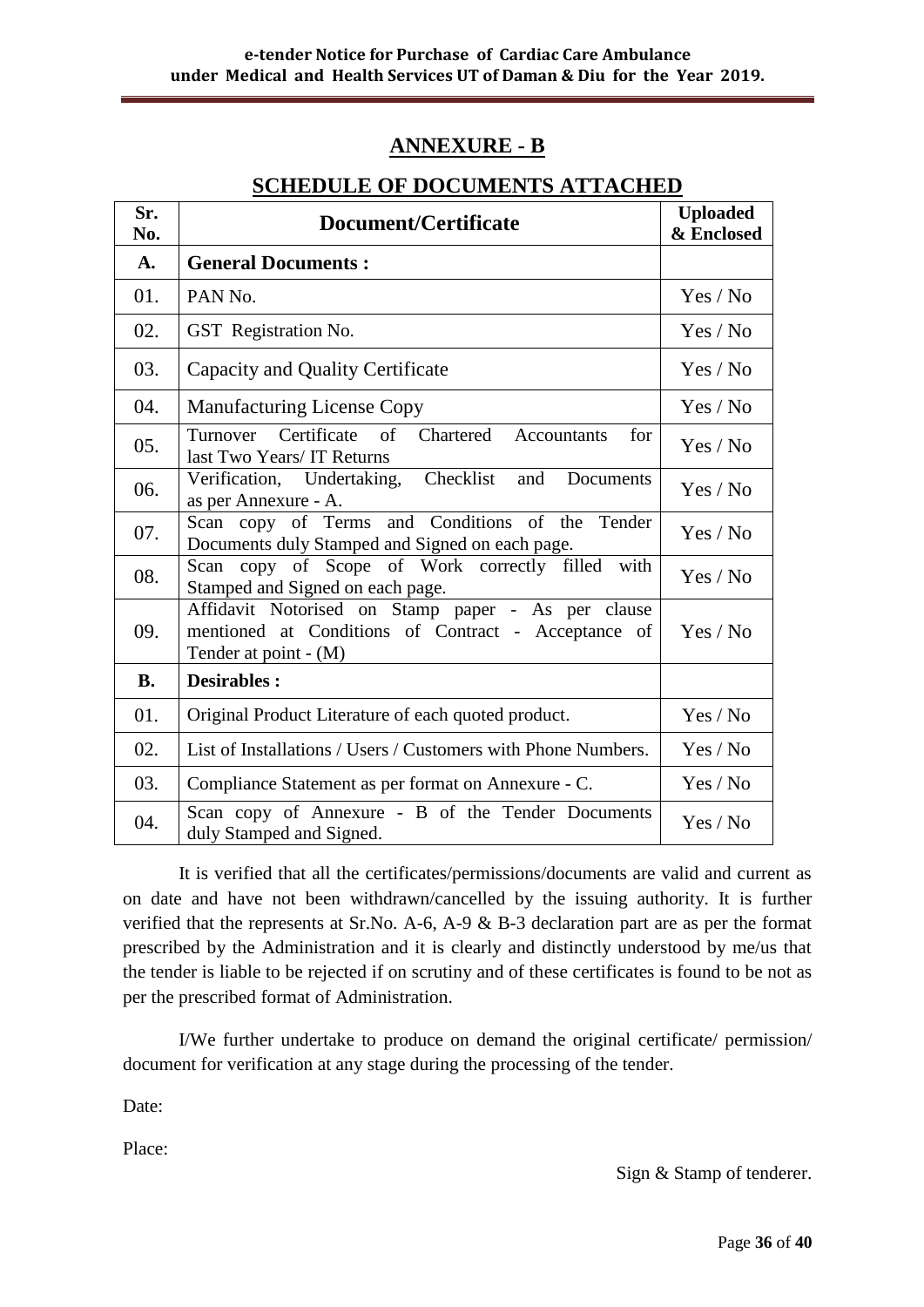# **ANNEXURE - C**

| Item Name: |  |
|------------|--|
|------------|--|

Model Quoted: \_\_\_\_\_\_\_\_\_\_\_\_\_\_\_\_\_\_\_\_\_\_\_\_\_\_\_\_\_\_\_

Make: \_\_\_\_\_\_\_\_\_\_\_\_\_\_\_\_\_\_\_\_\_\_\_\_\_\_\_\_\_\_\_\_\_\_\_\_\_\_

| Sr.<br>No. | <b>Specification asked</b><br>in tender | <b>Specification offered</b><br>in quoted model | <b>Remarks of</b><br>deviation |
|------------|-----------------------------------------|-------------------------------------------------|--------------------------------|
|            |                                         |                                                 |                                |
|            |                                         |                                                 |                                |
|            |                                         |                                                 |                                |

The format should be used separately for each quoted item.

Date:

Place:

Sign & Stamp of tenderer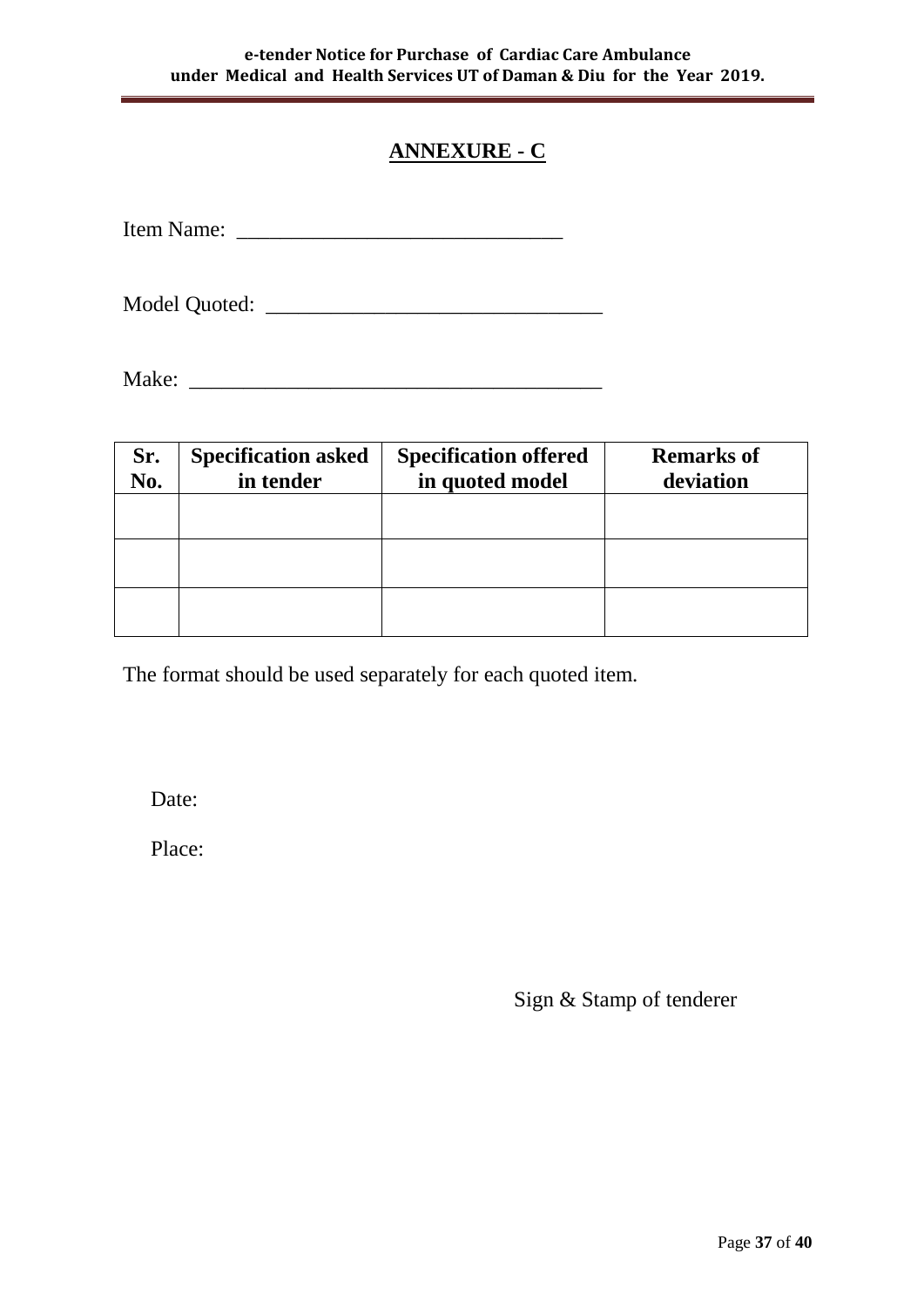# **AMC / CMC Details:**

- 1. The Warranty/Guarantee for one year and free service clause to be clearly mentioned by the Manufacturer on their letter head. If the Authorized dealer is going to carry out the service then they have to furnish the authority letter given by the manufacturer to sale/service the specified product in this Territory.
- **2.** Rates for *AMC / CMC Maintenance Contract of the Vehicle* for Seven Year should be mentioned separately in the Financial Bid. It should be clearly mentioned whether AMC / CMC will be done through company itself or its service franchise/dealers. In that case Manufacturing Company must give authority letter to such franchise/dealers on their letter head clearly mentioning free service period and AMC / CMC for period of Seven Years.

| Type of AMC /<br><b>CMC</b> | <b>AMC Rate</b><br>(excluding<br>taxes) | <b>CMC</b> Rate<br>(excluding<br>taxes) | <b>Executed by</b><br>(manufacturers/authorized service<br>dealers) Name and address to be<br>specified here |
|-----------------------------|-----------------------------------------|-----------------------------------------|--------------------------------------------------------------------------------------------------------------|
| $1st$ Year                  |                                         |                                         |                                                                                                              |
| (after one year             |                                         |                                         |                                                                                                              |
| warranty)                   |                                         |                                         |                                                                                                              |
| $2nd$ Year                  |                                         |                                         |                                                                                                              |
| $3rd$ Year                  |                                         |                                         |                                                                                                              |
| $4th$ year                  |                                         |                                         |                                                                                                              |
| $5th$ Year                  |                                         |                                         |                                                                                                              |
| $6th$ Year                  |                                         |                                         |                                                                                                              |
| $7th$ year                  |                                         |                                         |                                                                                                              |

## **Note:**

- 1. Quoted AMC / CMC price not more than 10% cost of the system, otherwise offer will be outrightly rejected. The rates of AMC / CMC price should be quoted in Indian Rupees only.
- 2. The Rates quoted should be excluding taxes. Taxes shall be applicable extra as prevalent in the respective Year.
- 3. AMC / CMC Rate should be on Manufacturers / Authorized Dealer Letter Head and not on Bidders Letter Head.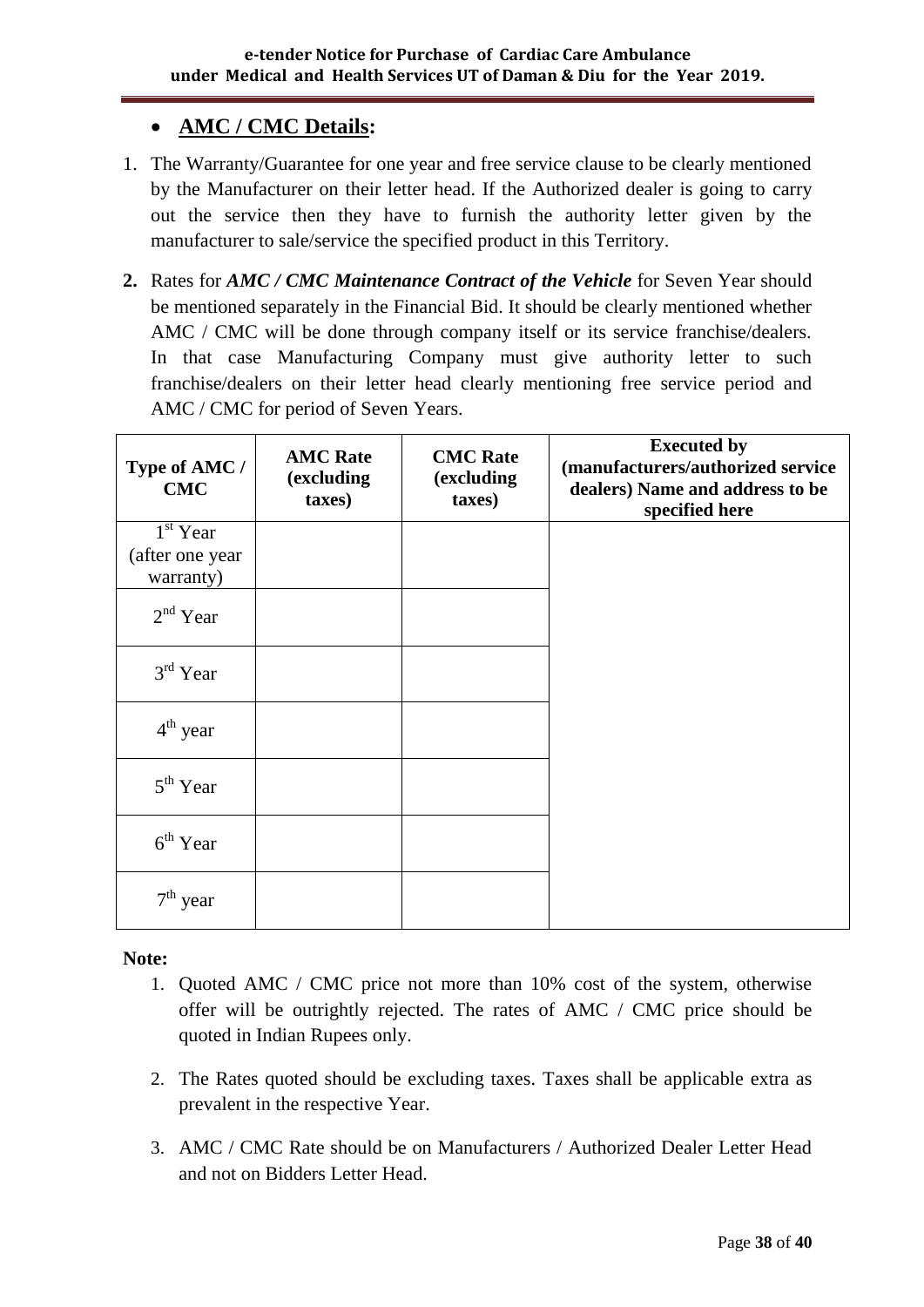# **SCOPE OF WORK:**

## **Schedule of Requirements, Specifications and Allied Technical Details :**

# **Purchase of Cardiac Care Ambulance for the Year 2019 Under Directorate of Medical & Health Services Daman & Diu.**

| Sr.<br>No. | <b>Description</b>                                 | Qty.<br>Reqd. | <b>Offered</b><br>Company                            | Specification          | Make /<br><b>Model</b> | Compliance<br>Yes/No |
|------------|----------------------------------------------------|---------------|------------------------------------------------------|------------------------|------------------------|----------------------|
| A.         | <b>Base Vehicle:</b>                               |               |                                                      |                        |                        |                      |
| 1.         | <b>Base Vehicle</b>                                | 02            | Standard<br>Company                                  |                        |                        |                      |
| <b>B.</b>  | <b>Fabrication as per Cardiac Ambulance:</b>       |               |                                                      |                        |                        |                      |
| 1.         | <b>ABS</b> Fabrication                             | 02            | Standard<br>Company                                  |                        |                        |                      |
| C.         | <b>Medical Equipments:</b>                         |               |                                                      |                        |                        |                      |
| 1.         | <b>Roll-in Patient</b><br>Stretcher cum<br>trolley | 02            | Kartsana/Spencer/<br>Jay Bhavani or<br>"Equivalent"  |                        |                        |                      |
| 2.         | <b>Universal Head</b><br>Immobilizer               | 02            | Everise/Spencer/<br>Jay bhavani or<br>"Equivalent"   |                        |                        |                      |
| 3.         | Spine Board                                        | 02            | Everise/Spencer/<br>Jay bhavani or<br>"Equivalent"   | As per<br>Annexure - A |                        |                      |
| 4.         | Scoop Stretcher                                    | 02            | Everise/Spencer/<br>Jay bhavani or<br>"Equivalent"   |                        |                        |                      |
| 5.         | <b>Evacuation Chair</b>                            | 02            | Kartsana/ Spencer/<br>Jay Bhavani or<br>"Equivalent" |                        |                        |                      |
| 6.         | Oxygen Cylinder                                    | 04            | Standard<br>Company                                  |                        |                        |                      |
| 7.         | Oxygen<br>Flowmeter                                | 02            | Hersill/Draeger/<br>Airiquide or<br>"Equivalent"     |                        |                        |                      |
| 8.         | Suction<br>Aspirator                               | 02            | Hersill/ Jay<br>Bhavani/ Janak or<br>"Equivalent"    |                        |                        |                      |
| 9.         | <b>Intubation Kit</b>                              | 02            | Aeon Medical/<br>Portex/Teleflex or<br>"Equivalent"  |                        |                        |                      |
| 10.        | <b>Emergency Kit</b>                               | 02            | Aeon Medical/<br>Portex/Teleflex or<br>"Equivalent"  |                        |                        |                      |